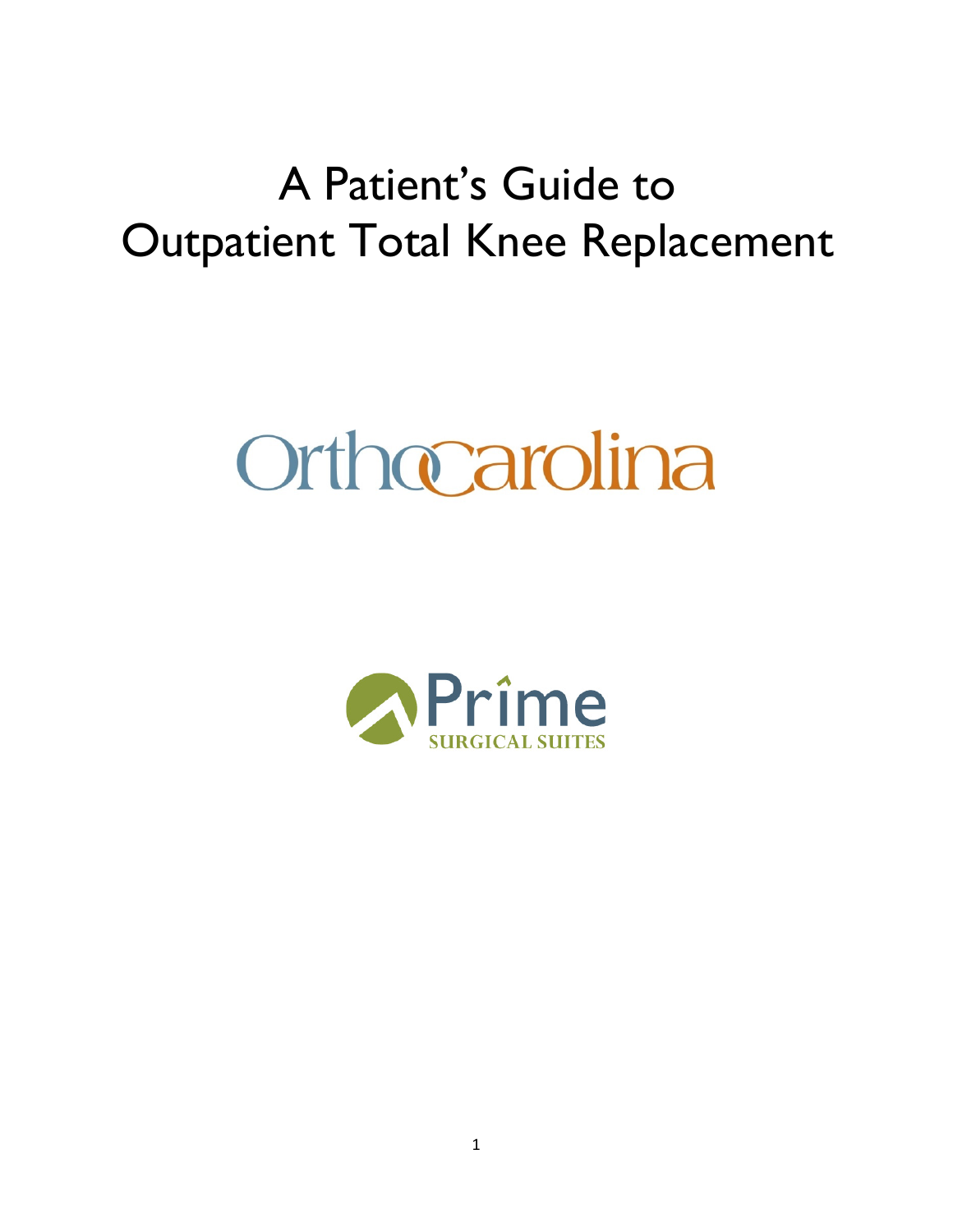# THE PATIENT'S GUIDE TO OUTPATIENT TOTAL KNEE REPLACEMENT

### RECLAIMING YOUR QUALITY OF LIFE

#### TABLE OF CONTENTS

| Welcome                                       | 3              |
|-----------------------------------------------|----------------|
| <b>Partnering for Success</b>                 | 4              |
| Outpatient Total Knee Replacement             | 5              |
| Preparing for Surgery                         | 7              |
| <b>Scheduling and Medications</b>             | 7              |
| Medical History and Pre-surgical Testing      | 8              |
| Pre-surgical Orientation                      | 9              |
| <b>Pre-surgical Exercises</b>                 | $\mathbf{I}$   |
| Preparing your home for your return           | $\overline{3}$ |
| Days Prior to Surgery                         | 14             |
| Day of Surgery - Before Surgery               | 15             |
| Day of Surgery - After Surgery                | 16             |
| After Surgery - At Home                       | 17             |
| After Surgery - Pain Management               | 18             |
| Timeline: Day I At Home                       | 21             |
| Timeline: Day 2 At Home                       | 22             |
| Timeline: Days 3-4 At Home                    | 23             |
| Timeline: Weeks 1-6 After Surgery             | 24             |
| Timeline: Beyond 6 weeks After Surgery        | 25             |
| <b>Troubleshooting Problems After Surgery</b> | 26             |
| <b>Safety Reminders</b>                       | 28             |
| Post-op Physical Therapy Program              | 29             |
| Living with Your Resurfaced Knee              | 32             |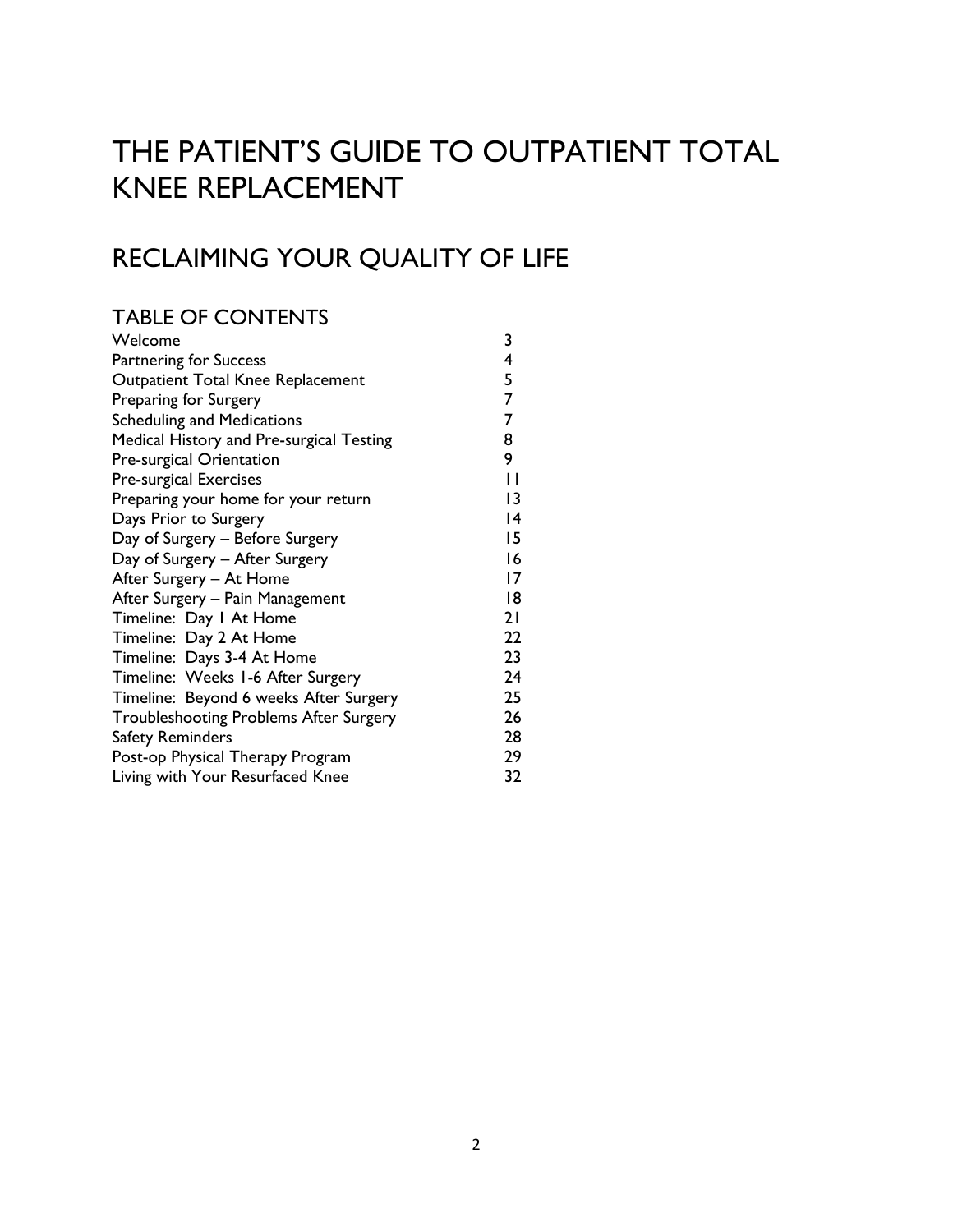## Welcome

Arthritis affects about 40 million Americans, one in eight people. As we age, doing the things we love to do without arthritis pain often becomes challenging. Sometimes, even the simplest of life's tasks, like walking or getting out of a chair, can become difficult and painful.

The physicians and the staff of Prime Surgical Suites and Orthocarolina are working to restore the quality of life of people with arthritis throughout the area... one joint at a time.

For many, great quality of life means spending time with family, enjoying a round of golf, a bicycle ride, or the pleasure of a simple walk. No matter what your definition, being able to walk and move without pain is an important part of living well.

Our physicians and staff have spent their professional lives studying how to combat the effects of arthritis, and have worked tirelessly to develop and master advanced surgical techniques to help you revitalize your life.

The purpose of this brochure is to introduce you to our **comprehensive outpatient partial and total knee replacement program**. Knee replacement, or arthroplasty, is the surgical resurfacing of the damaged surfaces of your knee, and one of the most effective ways to reduce pain and restore mobility. Our outpatient program is designed to optimize your health care experience, without the need for the hospital, and support you at every stage of your recovery.

With our extensive patient education and comprehensive care program, we are confident that you will have the information, care and support to succeed on this journey to restore a more active lifestyle.

# Orthocarolina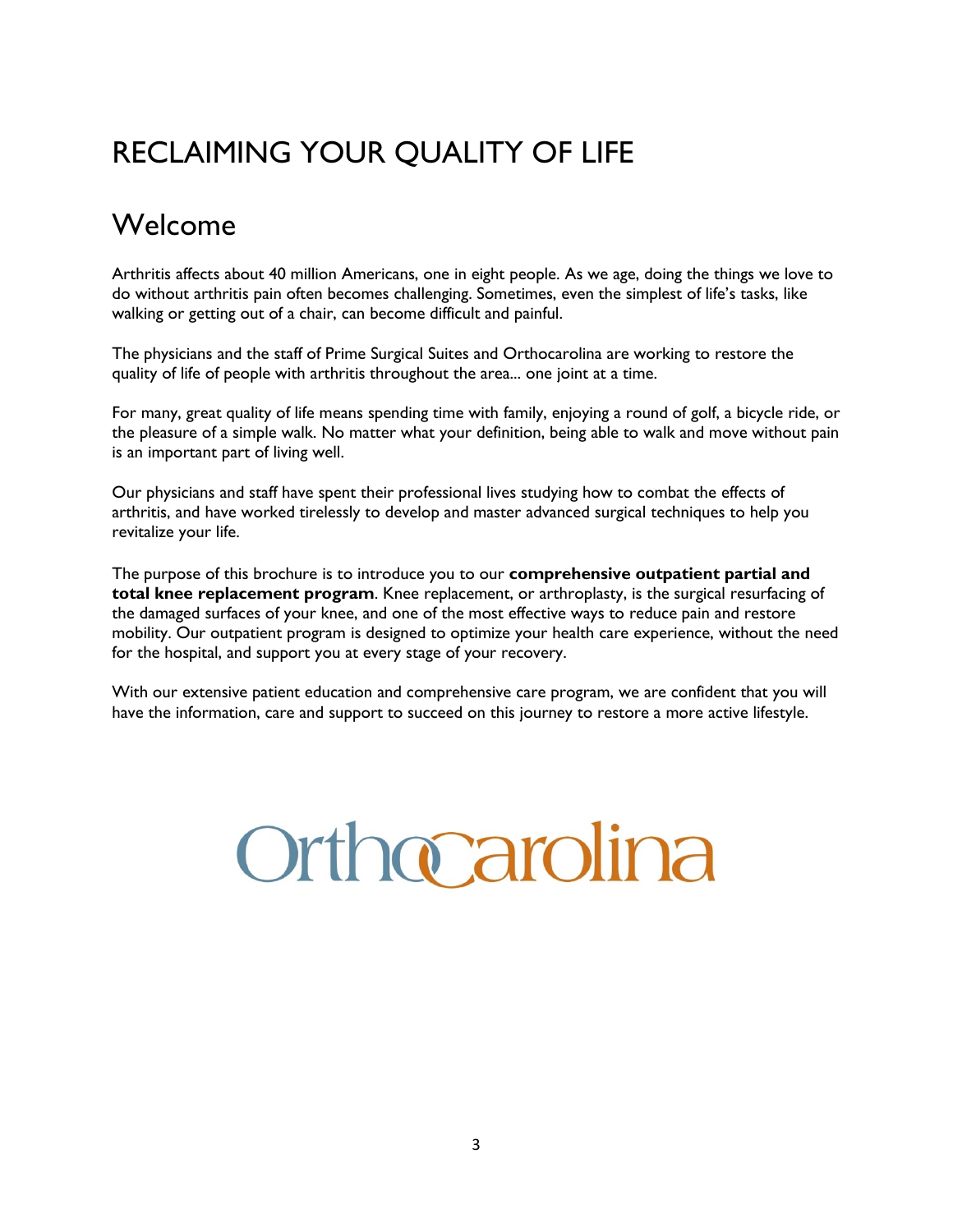### Partnering for success

You and your surgeon have agreed that you are a candidate for outpatient knee replacement: a unique treatment model that begins at diagnosis continues with surgery and is completed at home, with you as an active participant.

Understanding what is happening will make your time spent with us – and the time spent throughout your entire journey to a better quality of life – smoother and more comfortable.

We ask you to arrange for a responsible adult to be your **JOINT PARTNER**, or "**JP**." This should be someone who can attend pre-surgical visits, take you home after surgery and help you once you've returned home.

We encourage you to share information with your **JP** and all the other important people in your life who will assist you. Your understanding, participation and commitment – and that of your **JP** – are important to the success of your procedure. Both you and your **JP** should read and complete everything given to you. When everyone is on the same page and fully informed, the journey to a successful recovery is smoother and less scary.

#### **OUR GOAL IS TO HELP YOU ACHIEVE A GREAT RESULT**.

We are committed to helping you reclaim your quality of life.

#### **IMPORTANT:**

*As soon as you get this booklet, begin doing the pre-surgical exercises to build strength and stamina. Don't do specific exercises if they cause excessive pain.*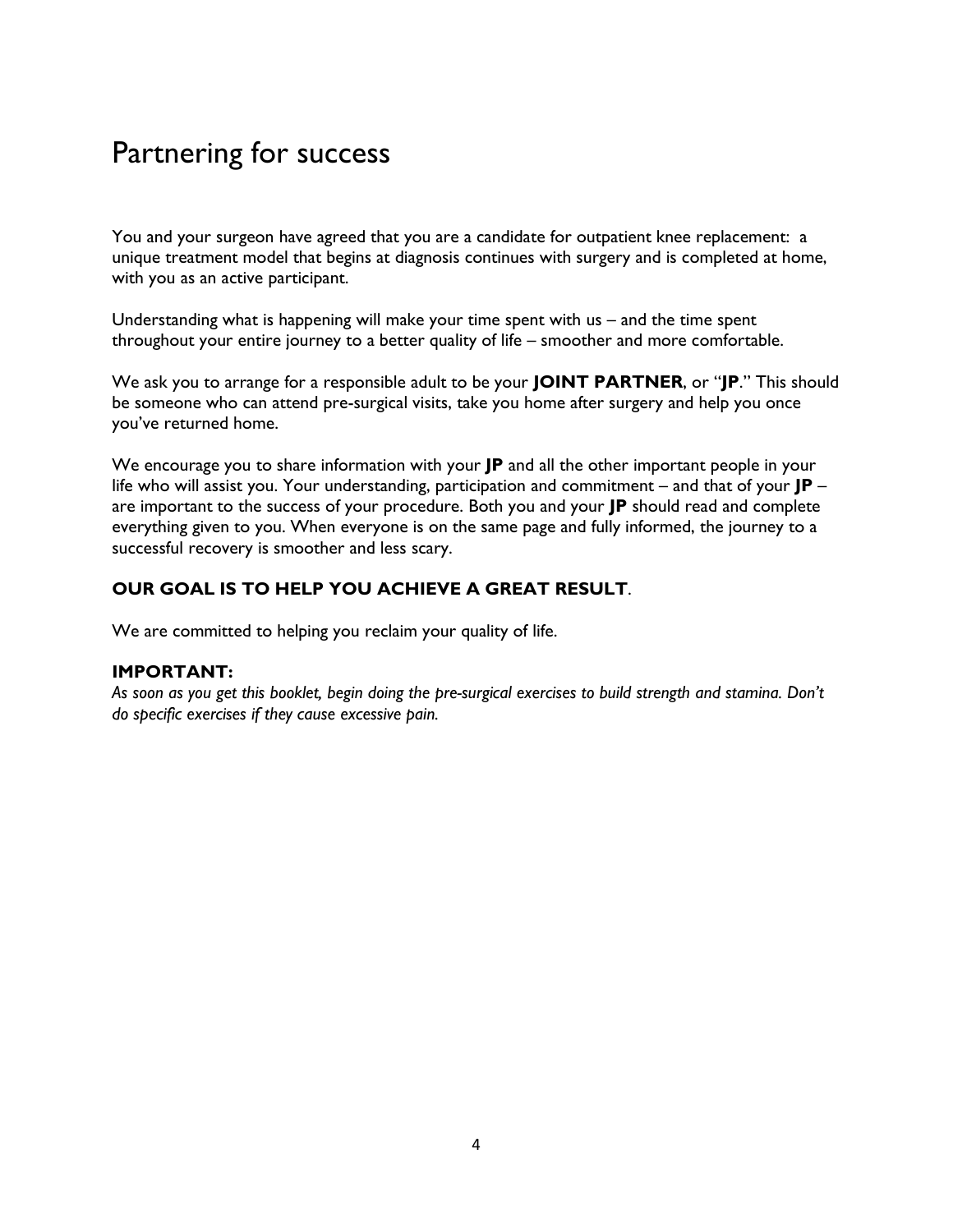## OUTPATIENT KNEE REPLACEMENT

**What is it?** An outpatient knee replacement is an advanced alternative to traditional inpatient care to resurface the damaged compartments of your knee. We replace the damaged areas with an artificial covering in the outpatient setting. This can be done on one-half of the knee, or partial knee replacement if the disease process is limited to one area or compartment. If the disease process is more widespread, which is more common, the entire knee (total knee) will require resurfacing. The surgery can eliminate knee pain and allows for complete recovery at home.

**How long will the surgery take?** Your surgery will take 60 to 80 minutes on average. Plan to be at the center approximately 5 or 6 hours.

**How is the knee resurfaced?** An incision is made on the front of the knee utilizing less-invasive techniques. The damaged bone and tissue are removed, and the bone surfaces are prepped and shaped to hold modern titanium implants. Robotic technology with precise computer algorithms is utilized to align and balance the implants, which are secured to the bone utilizing bone cement.

#### **What kind of anesthetic will I have?**

- An Adductor Canal Block (ACB) is performed by anesthesia using ultrasound guidance. It numbs the leg from the hip down without altering muscle function. This often eliminates the majority of your pain for 24 hours.
- Light general anesthesia is then administered with IV sedatives and a unique breathing mask called an LMA
- Medications for pain, relaxation, and nausea prevention will be given to promote a smooth recovery experience
- A special "cocktail" of pain-relieving medications will be injected into the soft tissues around the knee during surgery to further reduce immediate postop pain

#### **What are the risks of surgery?**

Your surgeon has performed many inpatient and outpatient knee procedures safely and successfully. However, there are potential complications associated with any surgery. Below, we have listed some of the possible complications associated with knee replacement surgery, and precautions to help prevent them:

- *Infection -* With all surgery, there is a risk of infection. Your pre-admission evaluation and test results will confirm you have no active infections before surgery. Antibiotics are administered before and after surgery. Many other precautions--before, during, and after your surgery--are taken to further reduce your risk of infection, which occurs less than 1 out of 100 knee surgeries.
- *Blood clots-* To reduce the risk of blood clots and promote circulation, you will be asked to pump your feet and exercise your ankles to increase circulation following surgery and during recovery. After surgery, aspirin is usually taken twice per day to further help prevent blood clots. Compression stockings and a systemic compression device (calf pumps) are typically used to further reduce risk. A short walk every 2 or 3 hours is also helpful. If your medical history suggests higher than average risk for blood clots, additional medications may be required.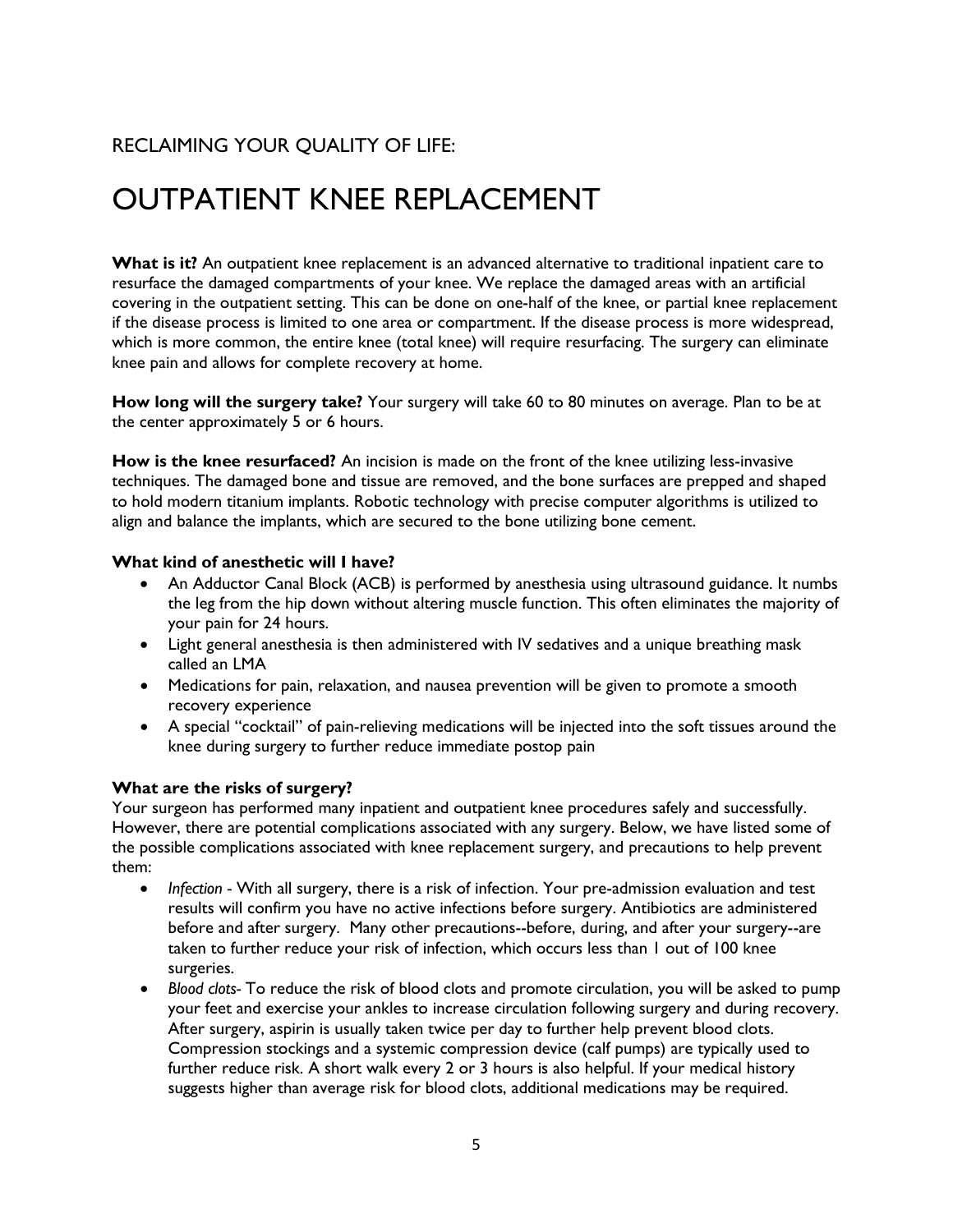- *Pneumonia -* Breathing deeply after surgery and frequent coughing are important ways to prevent congestion from building up in your lungs, which can lead to pneumonia.
- *Bladder infections -* Bladder infections may also occur, so it is particularly important to drink plenty of fluids to help prevent this type of infection. A urinary catheter is typically not used, to further reduce this risk. You will be getting up shortly after surgery to use the bathroom and begin walking.
- *Numbness -* You will experience some numbness around your knee incision following surgery. This is normal and expected. During surgery, the microscopic nerves around the joint are disturbed. As these nerves heal, you may experience a tingling sensation. You may experience permanent numbness in a small area around your incision. This will not affect the function of your knee. It is extremely rare to have permanent neurologic damage that alters the function of your leg from the surgery.
- *Scar tissue*  The surgical "injury" inevitably causes some scar tissue formation due to the body's normal healing response. This rarely impacts the ultimate function and performance of the knee. However, some popping and clicking are very common. Scar tissue formation can become problematic when physical therapy progress is unusually slow.
- *Severe complications -* As with all major surgery, there is a possibility that complications from any of the above, or the anesthesia, could be severe enough to result in major events like heart attack, stroke, or even death. If you have specific concerns regarding any major medical issues that could impact the success of the surgery, please notify your surgeon and anesthesiologist.



#### **BEFORE** Advanced Knee Arthritis **AFTER** Following Total Knee Arthroplasty

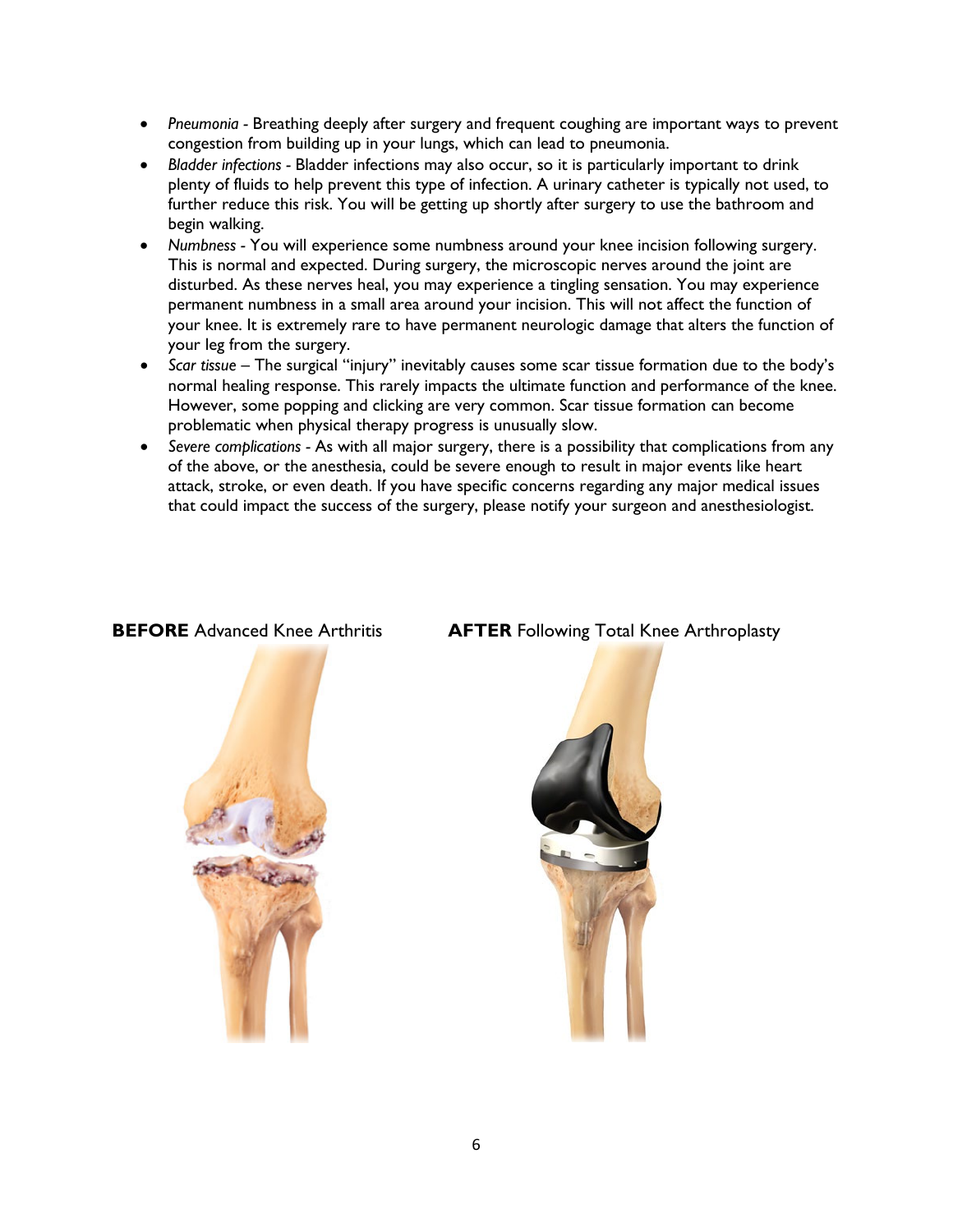# **Preparing for surgery**

## Scheduling

Most insurance companies require pre-authorization before scheduling surgery. Our staff will call your insurance company to check eligibility and get pre-authorization as needed. This may take several days, depending on the insurance company. Once we have received approval from your insurance, you will be contacted to discuss available surgery dates and other important appointments.

### **Medications**

Once your surgery is scheduled, please inform our office if you are currently taking any of these medications, as they need to be stopped before your surgery:

| $\Box$ Coumadin                                                     | 5 days                              |
|---------------------------------------------------------------------|-------------------------------------|
| $\Box$ Aspirin                                                      | 7 days                              |
| $\Box$ Rheumatoid arthritis drugs                                   | vary (notify your surgeon of these) |
| $\Box$ St. John's Wort                                              | 2 weeks                             |
| $\Box$ Prescription diet pills                                      | 2 weeks                             |
| $\Box$ All vitamins and supplements                                 | 7 days                              |
| $\Box$ Anti-inflammatory medications                                | 7 days                              |
| (Advil, ibuprofen, Aleve, Naprosyn, Relafen, Diclofenac, Meloxicam) |                                     |
| $\Box$ Hormone replacement therapy                                  | 7 davs                              |
|                                                                     |                                     |

**\* Celebrex** can be taken until the surgery

**\*** If you take other **BLOOD THINNING MEDICATIONS** (i.e. Eliquis, Xarelto, Plavix, etc), notify your surgeon, as you may not be a candidate for outpatient knee replacement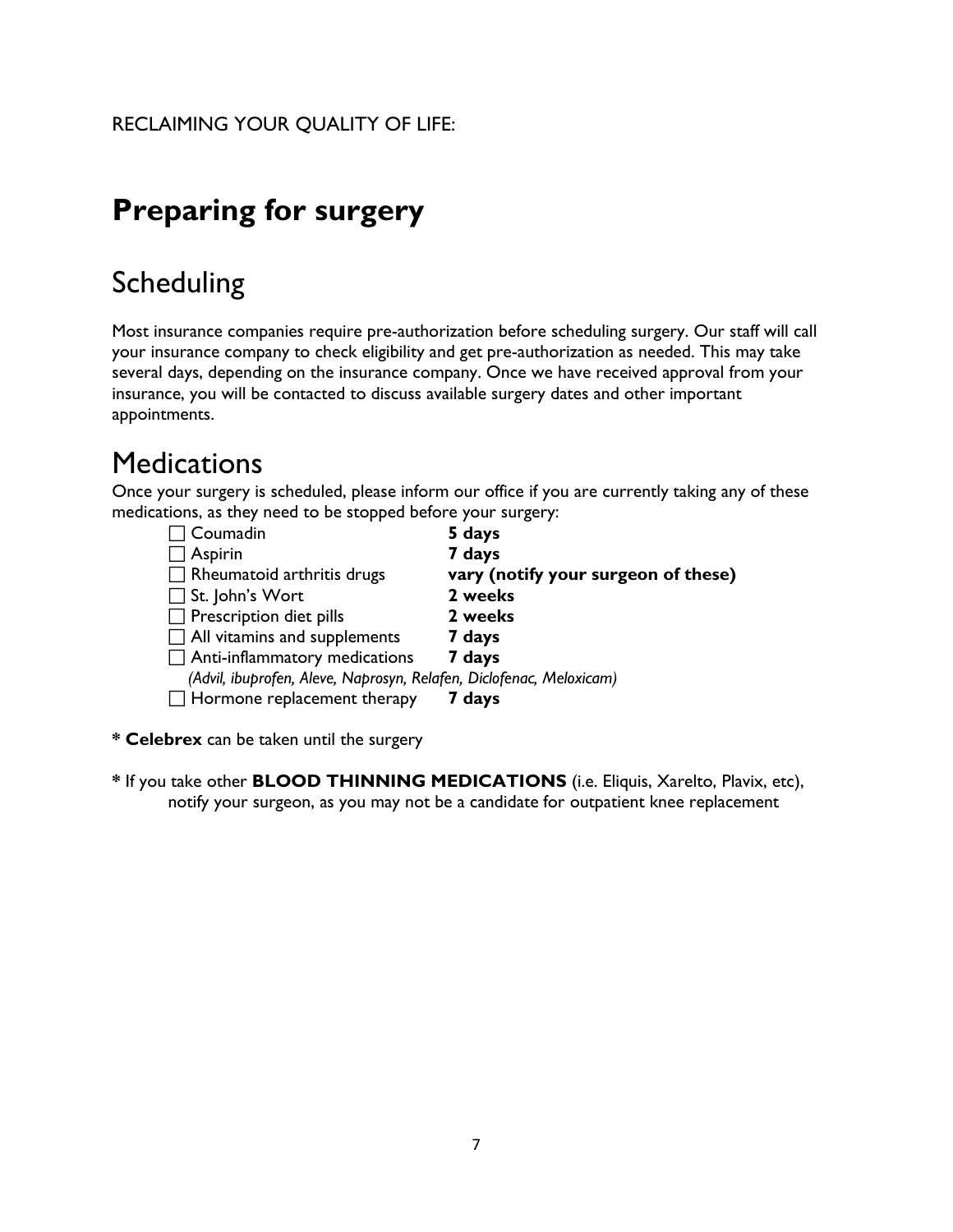# **Preparing for surgery**

#### Medical history and health status

Before your surgery, we will ask questions regarding your medical history and health status, or for insurance verification. These are some of the questions frequently asked:

- Do you have health problems such as diabetes, heart disease, or high blood pressure?
- Are you taking any medications (This includes over-the-counter products such as aspirin, ibuprofen, vitamins, herbs, and teas)? Please have your medication bottles or a complete list available for your physician to review.
- Do you use tobacco, alcohol, or recreational drugs?
- Do you have allergies?
- Do you currently have a fever, cold, rash, or history of recurring infection?
- Have you had previous surgeries or illnesses?
- Are you or could you be pregnant?
- Have you or any blood relatives had previous problems with anesthesia?
- Have you or any blood relatives had a history of blood clots?

### **Pre-surgical testing**

Depending upon your age and medical status, we may ask you to go to a local laboratory or diagnostic center for pre-operative testing. These tests may include:

Urine test **Electrocardiogram** (EKG) Nasal MRSA culture

Chest X-ray Blood work (CBC, BMP, PT/PTT)

**IMPORTANT:** *If you get a fever, cold, serious medical illness, rash, or a CUT/SCRATCH ON YOUR SURGICAL LEG, call our office regarding your change of health. Your surgery may need to be postponed.*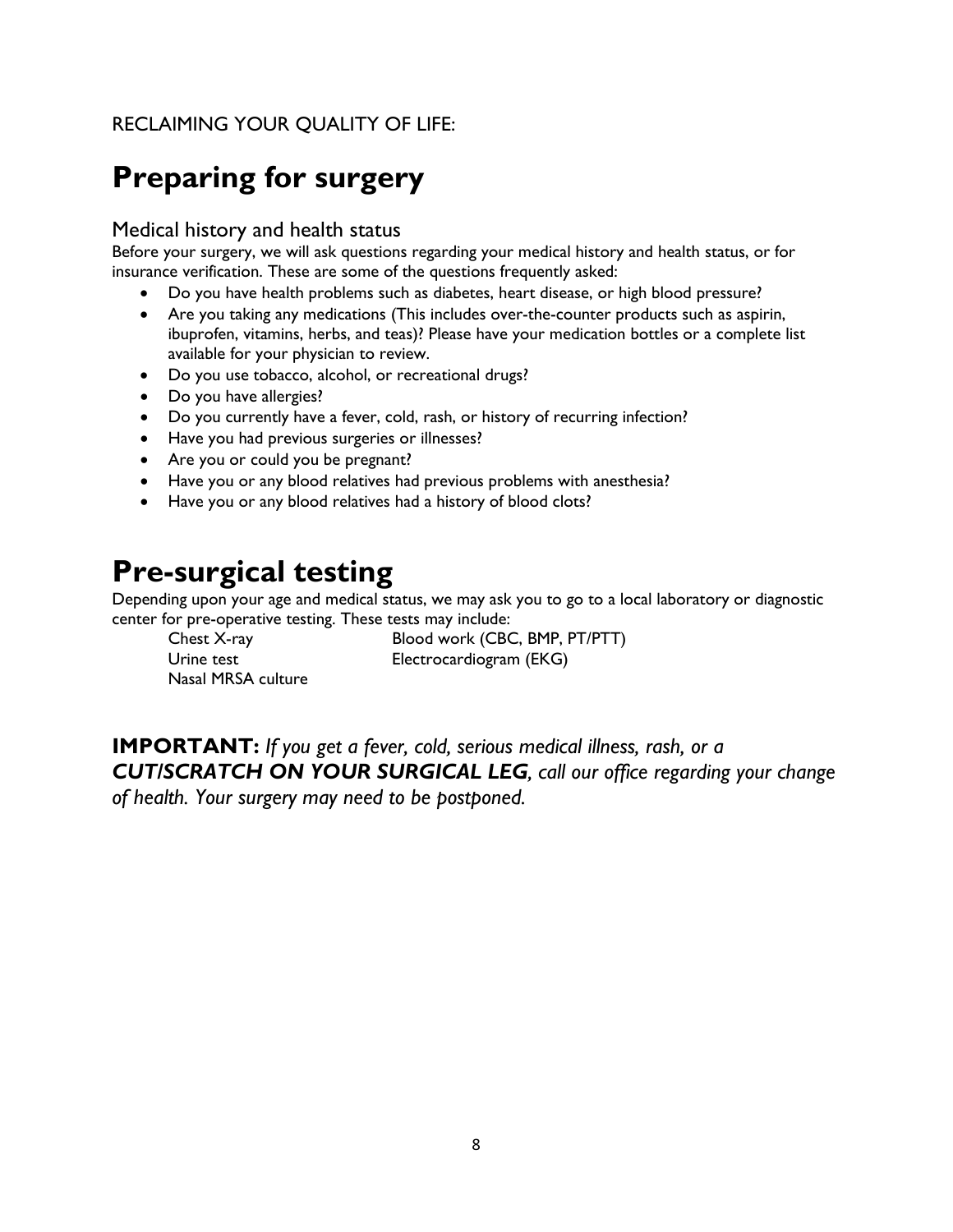# **Preparing for surgery**

- 1. Medical Clearance
	- The surgery coordinator will ensure proper clearance documents and blood work are obtained from your medical providers. This may or may not require a separate visit to your medical provider before surgery.
- 2. Pre-op Visit
	- Approximately 1 week before the surgery, you will see your surgeon's PA to perform necessary paperwork, review the pre-op and post-op plans, ensure all questions are answered and ensure all details are completed.
- 3. Anesthesia Pre-op Visit
	- Approximately 1 week before the surgery, you will see anesthesia to review the anesthesia plans, ensure you are an appropriate candidate for knee replacement in the outpatient setting and go over medications.
- 4. Physical Therapy Joint Class
	- Approximately 1-2 weeks before surgery, you will see our physical therapists for pre-surgical orientation. At this visit, you will learn in great detail about the procedure, including:
		- $\checkmark$  How to prepare your home
		- $\checkmark$  What to bring to the surgery center
		- $\checkmark$  What equipment you'll need
		- $\checkmark$  What to expect during and after surgery
		- $\checkmark$  Exercises to prepare for surgery
- 5. DME Visit (durable medical equipment)
	- Usually the same day as the pre-op visit, you will see our DME specialist who will provide some equipment options for purchase or rent to facilitate your recovery at home, including:
		- $\triangleright$  Calf compression device (SCD) for blood clot prevention
		- $\triangleright$  Cold-therapy unit an ice machine for swelling reduction
		- $\triangleright$  Walker
		- $\triangleright$  Cane
		- $\triangleright$  Bedside commode/shower chair
- 6. Home Health planning
	- Confirm that home health has been approved, including a **nurse visit** the morning after surgery, and **physical therapy** to start the afternoon after surgery. The frequency of home therapy will be determined by your surgeon.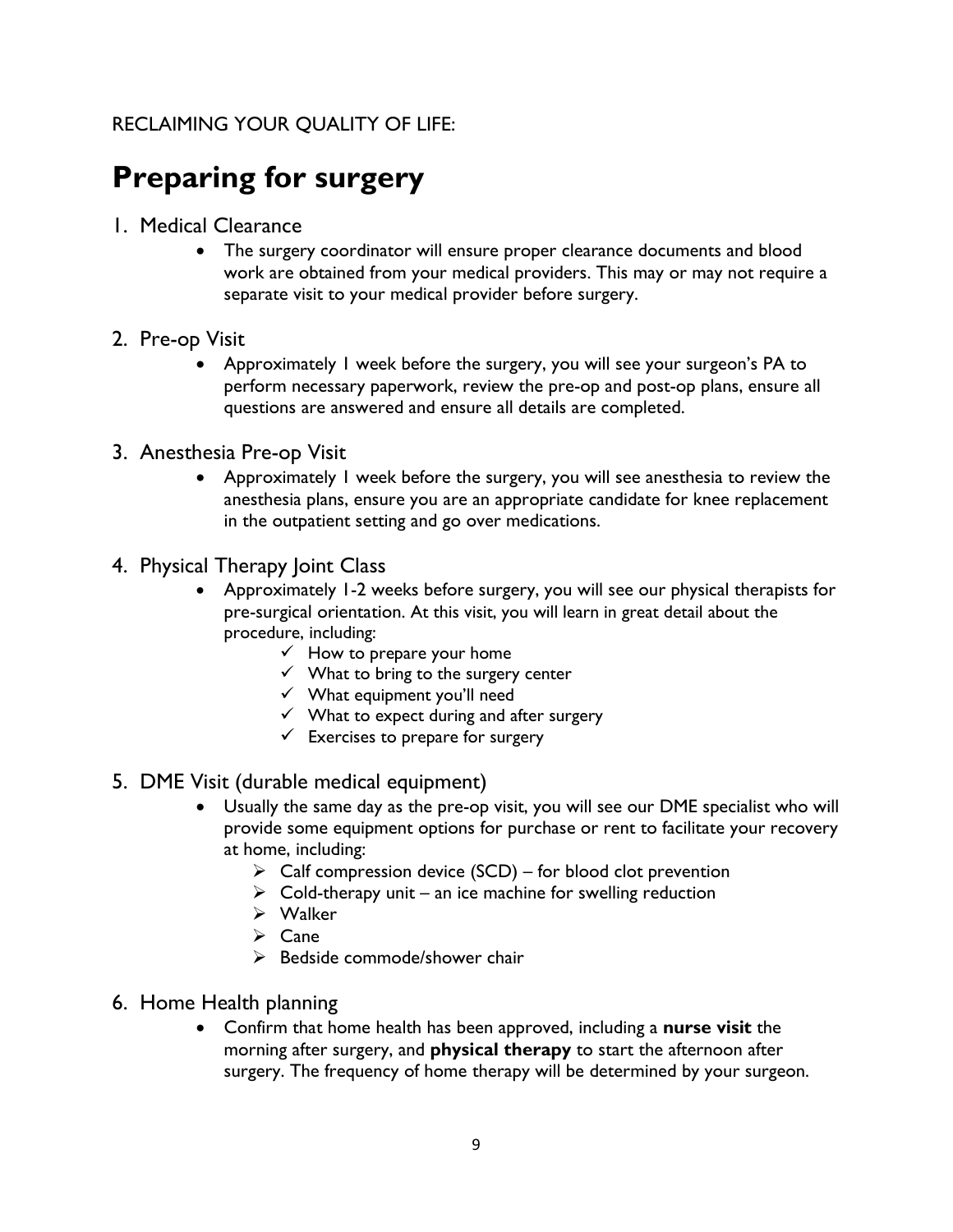- 7. Prescription Medications (post-op meds)
	- Post-op medication prescriptions will be provided at the pre-op visit, including a sheet of instructions on how to take them, and a chart to help you keep track of usage. The medications may include:
		- $\triangleright$  Tramadol (for moderate pain)
		- $\triangleright$  Oxycodone (for severe pain)
		- $\triangleright$  Dexamethasone (for inflammation and swelling)
		- $\triangleright$  Ondansetron (for nausea)
		- $\triangleright$  Aspirin 325mg (for blood clot prevention)
		- $\triangleright$  Keflex 500mg (antibiotic for infection prevention)
	- **Tylenol** and **Ibuprofen** are encouraged liberally during the recovery process, to reduce the dependence on stronger narcotics. These should be alternated *every 4 hours* for maximum benefit.
		- $\triangleright$  Tylenol max dose: 1000mg three times per day
		- $\triangleright$  Ibuprofen max dose: 800mg three times per day

\**Notify your surgeon if you are allergic or unusually sensitive to any of the recommended medications, as there are often alternatives.*

- 8. Cuts and scratches
	- The operative leg cannot have any open or healing wounds at the time of your knee replacement due to infection risk. Notify your surgeon immediately if this occurs, as surgery will need to be postponed.
- 9. Stop medications and supplements that cause blood thinning
	- See the list covered previously

10.Stop smoking and chewing tobacco

• Nicotine impairs bone and wound healing, and can directly lead to infection. You must quit 1 month before surgery, and continue avoiding for 2 weeks after surgery, or until the wound is fully healed.

# *You are almost ready!*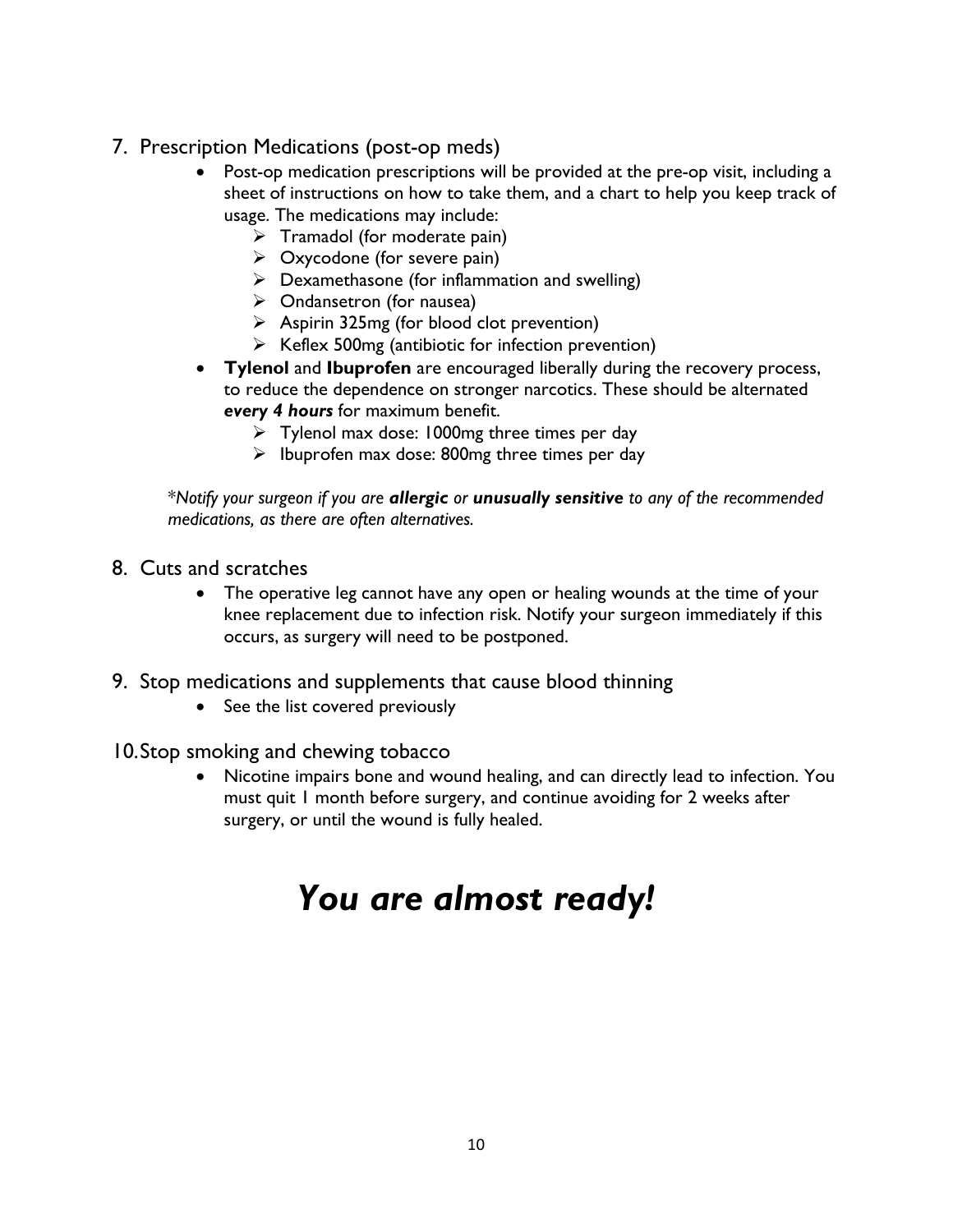# **Preparing for surgery**

#### Pre-surgical exercises

Perform this list of exercises two times a day. They should take about 15-20 minutes to complete. Don't do any exercises that are too painful. In addition, the use of a *stationary bike* for 15-20 minutes per day is highly recommended to begin preconditioning for success after surgery. These are the same exercises used AFTER surgery. See pages 30-32 for pictures of each exercise.

(1) Ankle Pumps -- Flex foot. Point toes. Repeat 20 times.

(2) Quad Sets (knee pushdowns) -- Lie on back, press surgical knee into mat, tightening muscles on front of thigh. Do NOT hold breath. Repeat 20 times.

(3) Gluteal Sets (Bottom Squeezes) -- Squeeze bottom together. Do NOT hold breath. Repeat 20 times.

(4) Knee Abduction and Adduction -- Lie on back, slide legs out to side. Keep toes pointed up and knees straight. Bring legs back to starting point. Repeat 20 times.

(5) Heel Slides (Slide Heels Up and Down) -- Lie on couch or bed. Slide heel toward your bottom. Repeat 50 times.

(6) Short Arc Quads -- Lie on back, place towel roll under thigh. Lift foot, straightening knee. Do not raise thigh off roll. Repeat 20 times.

(7) Arm Chair Push-ups -- This exercise will help strengthen your arms for walking with crutches or a walker. Sit in an armchair. Place hands on armrests. Straighten arms, raising bottom up off chair seat if possible. Feet should be flat on floor. Repeat 20 times.

(8) Seated Hamstring Stretch -- Sit on couch or bed with leg extended. Lean forward and pull ankle up. Stretch until pull is felt. Hold for 20-30 seconds. Keep back straight. Relax. Repeat 5 times.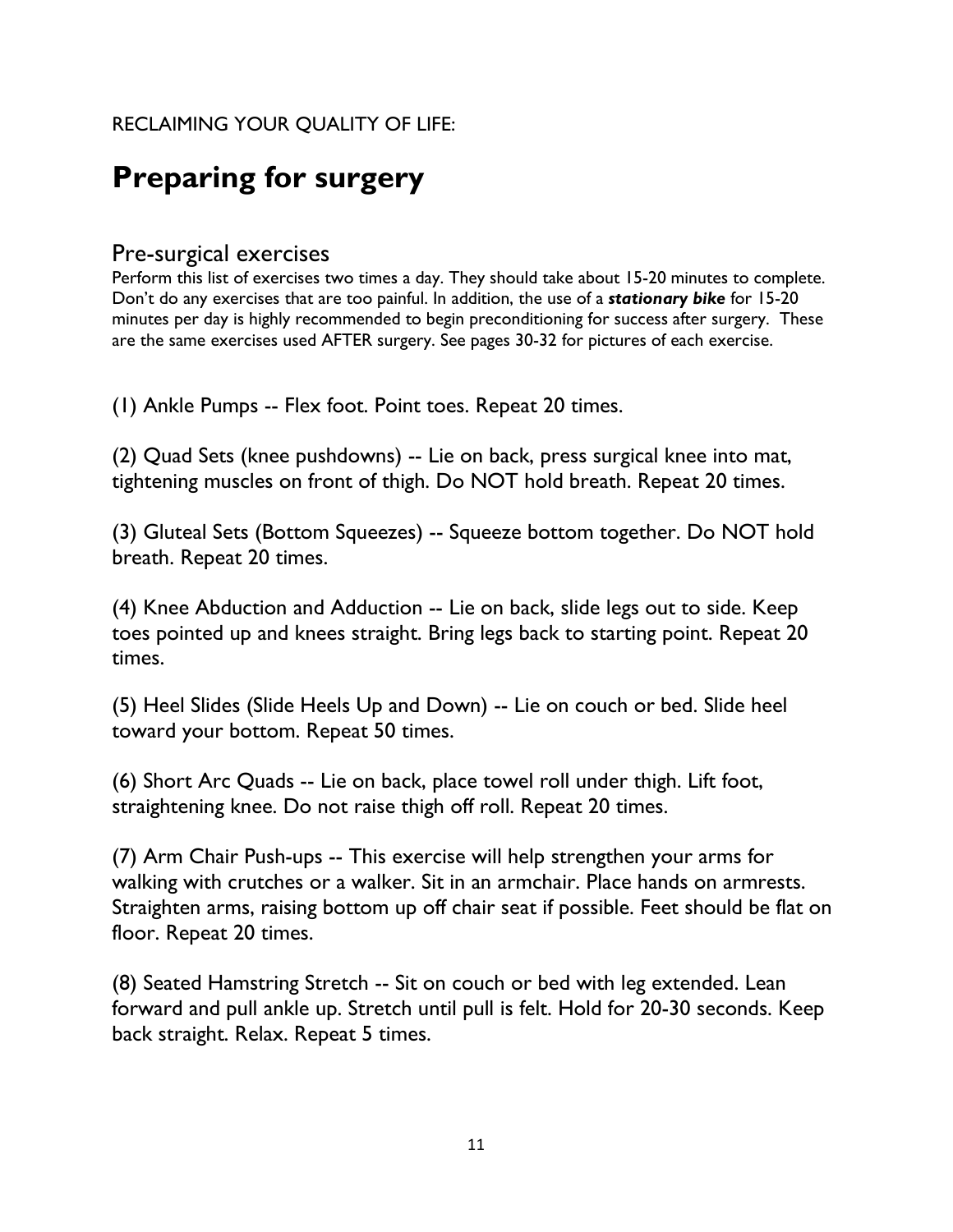# **Preparing for surgery**

(9) Straight Leg Raises -- Lie on back, unaffected knee bent, and foot flat. Lift opposite leg up 12 inches. Keep knee straight and toes pointed up. Relax. Repeat 20 times.

(10) Ankle Dorsiflexion (Plantar Flexion) -- Standing, hold onto firm surface. Raise up on toes. Go back on heels.

(11) Hip Flexion -- Standing, march in place.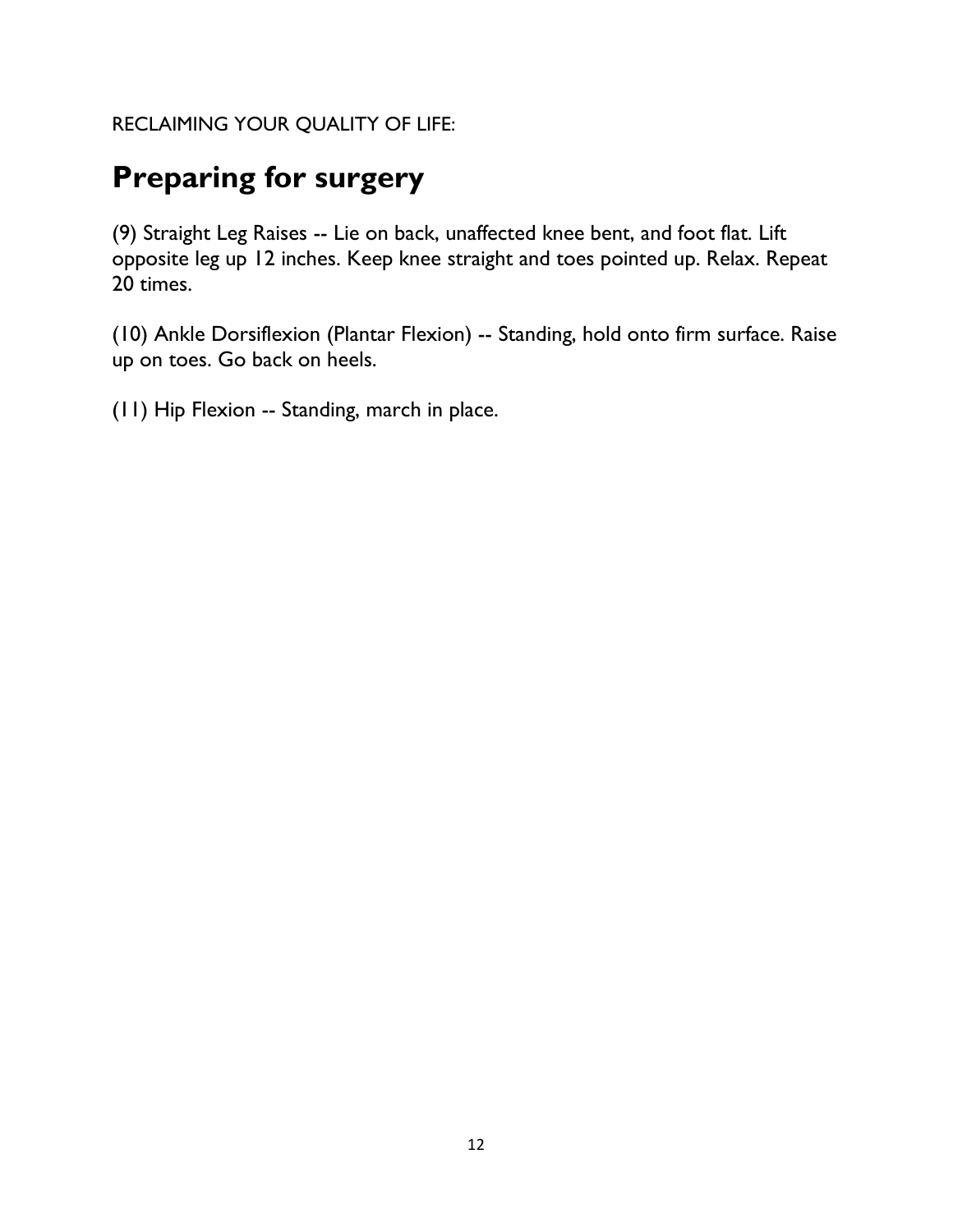# **Preparing your home for your return**

Please review and complete the follow list of items prior to surgery. This will ensure a smooth transition from the surgery center to your home on the day of surgery.

- Prepare meals ahead of time and put fresh linens on your bed.
- Make sure you have an armchair with a firm cushion that you can sit on.
- Water beds are not recommended after your surgery. A flat, firm mattress should be in place.
- Have an ample supply of your prescription medications available.
- Pick up throw rugs and make sure long phone and electrical cords are out of the way.
- Put night lights in bathrooms and dark areas.
- Have non-skid surfaces (strips, etc.) in place in tubs and showers.
- Arrange for pet care if needed. Keep pets away from the surgical leg.
- Prepare a comfortable rest area with tissues, phone, TV, remote control, etc. nearby. You don't want to rush for the phone.
- If you are going to be alone part of the day, carry a portable phone and/or personal alarm with you to call for help in case of an emergency.
- Have footwear available with non-skid soles.
- Arrange transportation for follow-up visits.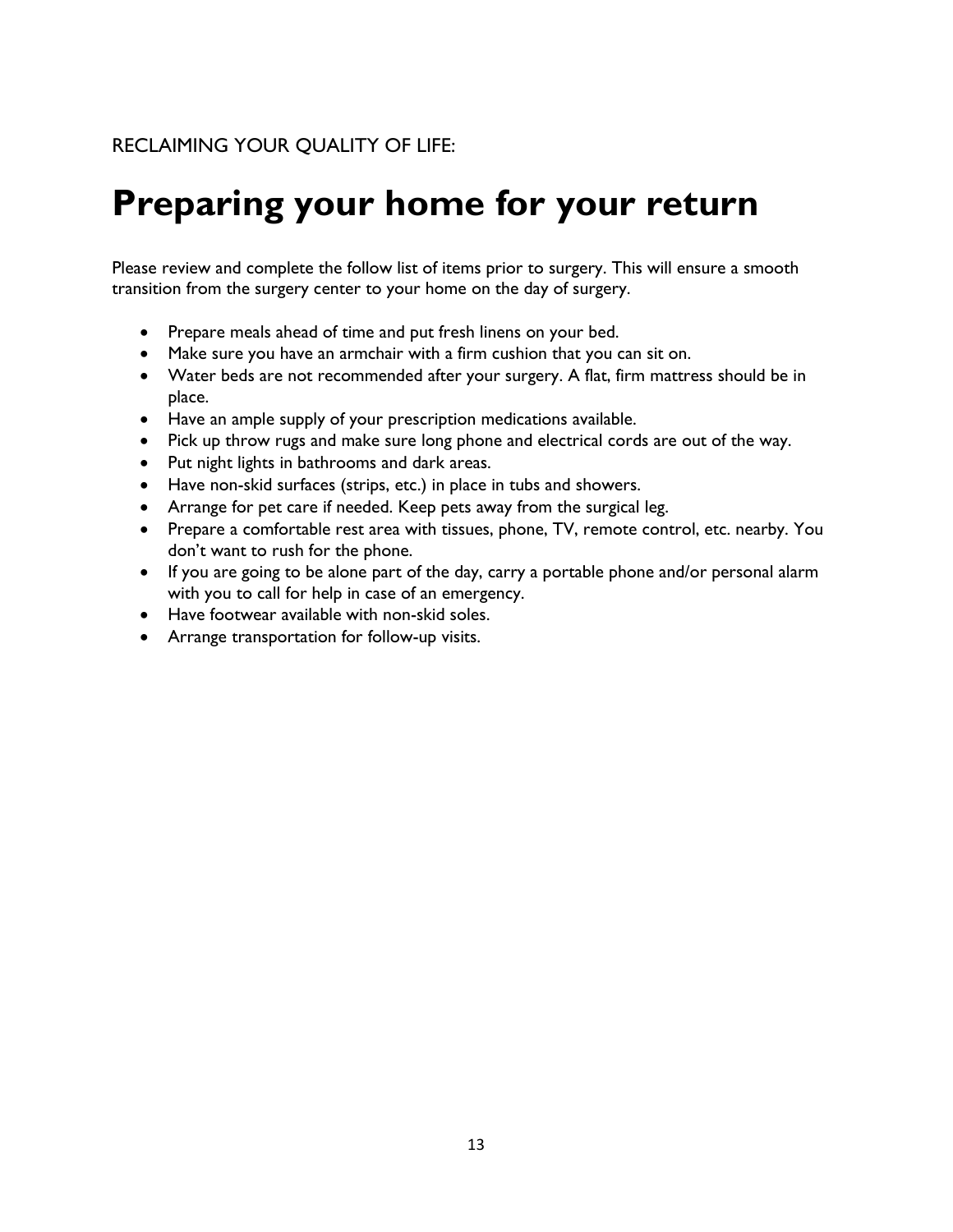# **Preparing for surgery**

### **One day prior to surgery**

- Shower with Hibiclens (if available)
- Use antimicrobial wipes over the surgical site.
- Have **nothing to eat after midnight**. This includes gum, candy, and mints. Your surgery may be canceled or delayed if you do.
- You are expected to **drink 16oz of water or an electrolyte drink** between midnight and 2 hours before your arrival time at the surgery center.
- Eat a 'regular-sized' dinner the day before surgery. Do not "feast" on large quantities of heavy or rich foods.
- Take all routine medications except those already stopped. If there is any question about which medications to take, please contact your surgeon.
- Avoid heavy labor. Avoid activities that could result in cuts and scratches. Avoid activities that could result in dehydration.
- Place **SCOPOLAMINE PATCH** behind ear before bed (before midnight).

# **Day of surgery**

At Home

- Use the last set of anti--microbial wipes over the surgical site DO NOT SHOWER
- Wear comfortable, loose clothing
- Do not use lotions, talcum, perfume, make--up or nail polish
- Take heart and blood pressure medications with sip of water. Do not take insulin or diabetes medications unless instructed to do so.

#### *IMPORTANT REMINDER:*

*Completely drink 16oz of water OR an electrolyte drink (Propel, Gatorade, etc.) 2 hours before arrival to the surgery center.*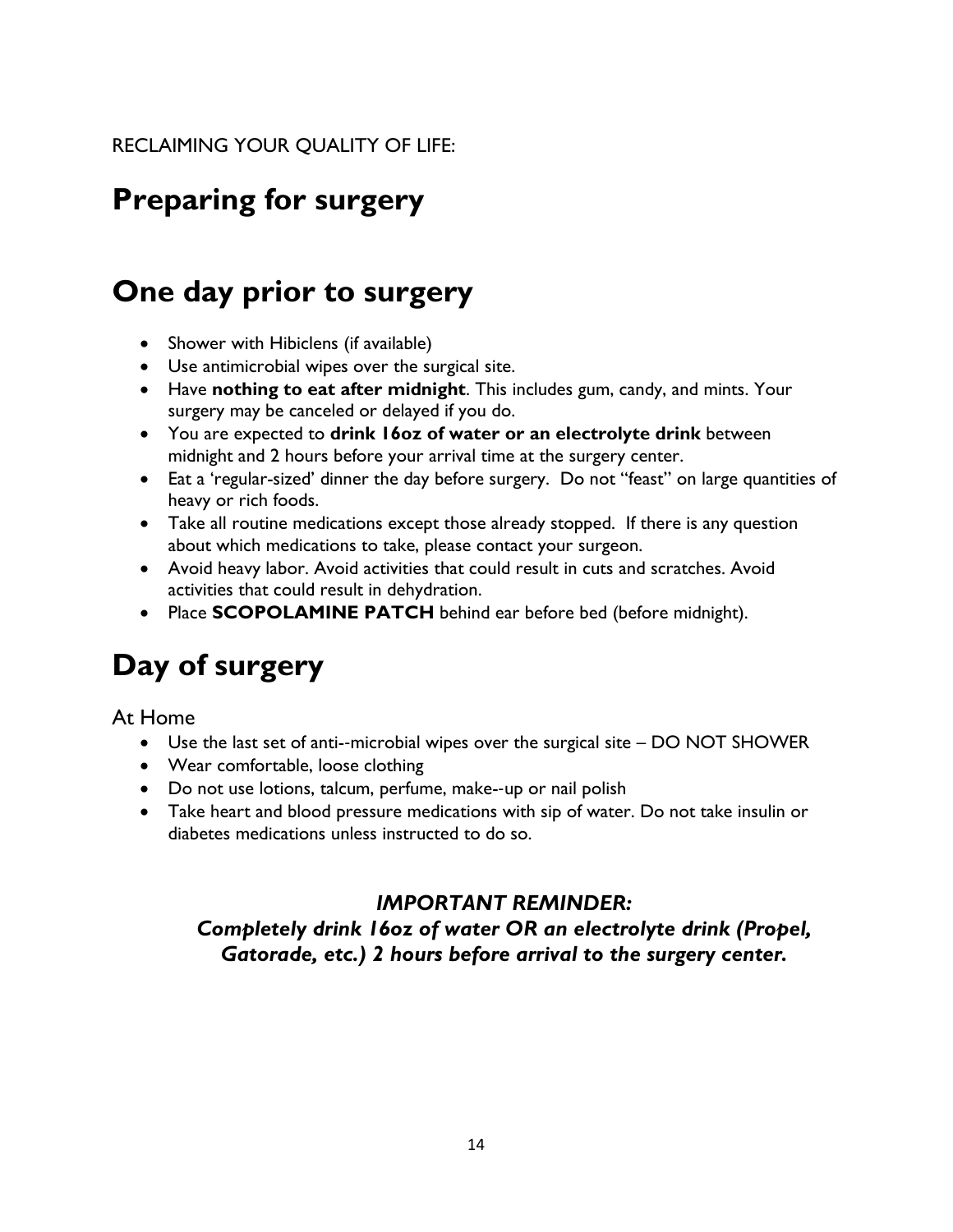# **Day of surgery**

### *Arrival at the Surgery Center*



At the Surgery Center

- Bring walker
- Bring photo-ID, bag for dentures, cases for contact lenses or glasses
- Bring a book, IPad, laptop, or headphones for your stay in the recovery suite
- A family member or significant other must accompany you to the surgery center
- Your **Joint Partner** should also accompany you to the surgery center (if the **JP** isn't your family member or significant other)
- In the pre-op area:
	- o You will sign the surgical and anesthesia consent forms
	- o IV will be started and pre-op medications and antibiotics will be administered
	- o A nerve block will be performed by the anesthesiologist
	- o The knee will be shaved and prepped with Hibiclens
	- o Your surgeon will meet you and your family in the pre-op area, confirm and mark the surgical site, and answer any last questions you may have
	- o You will then be transferred to the OR
	- $\circ$  Family members will be brought to the waiting lounge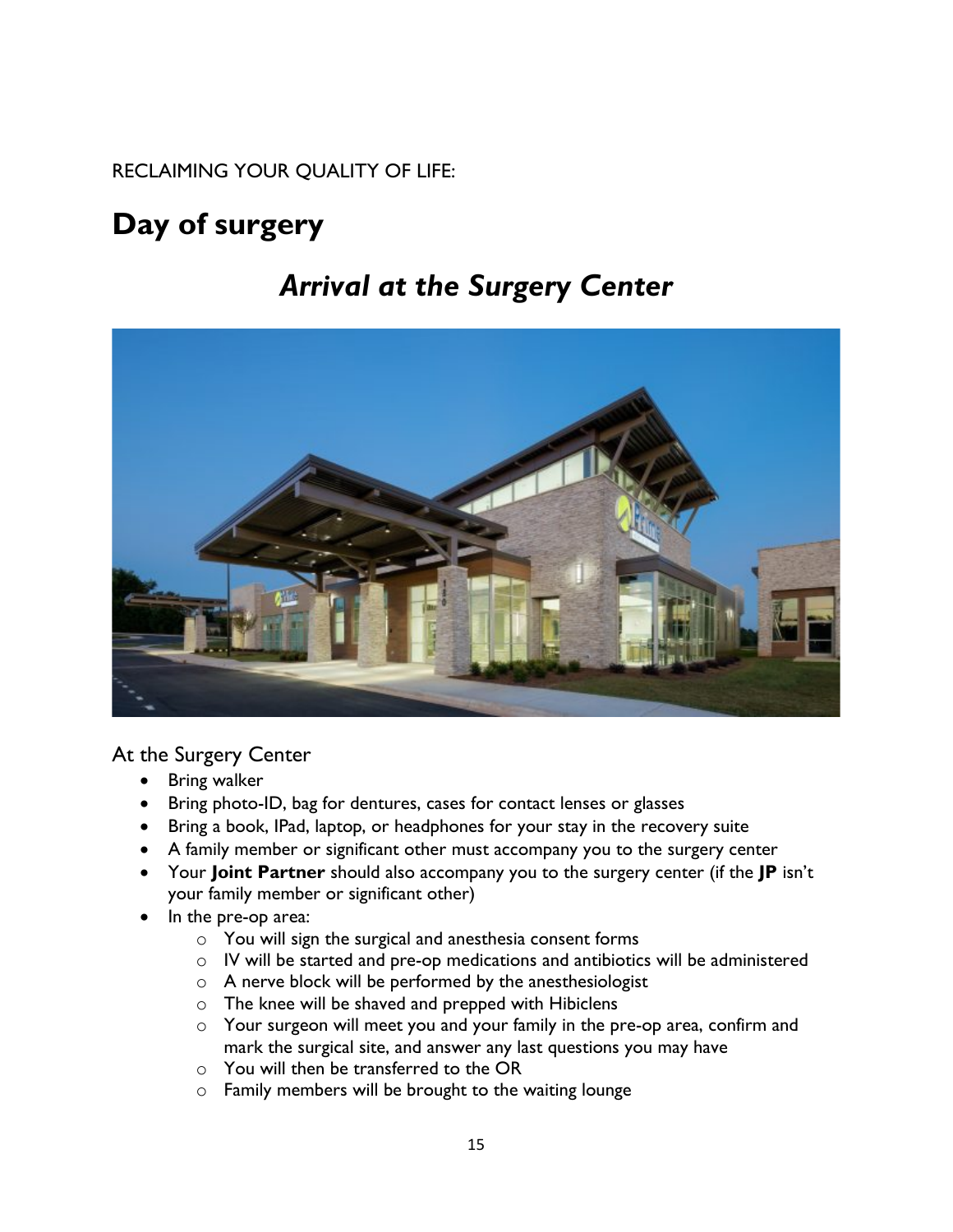# **Day of surgery**

#### Post-op / Recovery

At the end of the surgery, anesthesia will be reversed and you will be brought to your recovery suite. You'll wake up with minimal discomfort. Your leg will be wrapped for compression, elevated on pillows, and a drain in place to minimize pain and swelling.

In the recovery area, the nurses will monitor your vital signs and keep you comfortable. Medications will be administered as necessary for pain or nausea. IV fluids and oral liquids will be utilized for hydration.

You will be monitored in the recovery area for a few hours. You will be discharged home once we are sure that you are stable and comfortable. The medications administered at the surgery center, as well as the nerve block, should provide excellent pain relief at home. It is extremely important, however, to follow the post-operative pain management protocol to ensure ongoing pain relief.

Prior to discharge, physical therapy will have you walk, climb stairs, and confirm that you are stable for discharge. You will be given a brief home instruction sheet – detailed home instructions are on the next several pages of this booklet.

#### **Discharge checklist:**

- All home medication prescriptions filled
- Pick up Tylenol, Ibuprofen, and Aspirin 325mg in addition to prescription meds
- Home health agency contacted visit by nurse and therapist confirmed for day after surgery
- All necessary home equipment has been acquired walker, cane, cold-therapy device, home SCDs, bedside commode/shower chair
- Post-op appointment scheduled
- OK to shower after the home health nurse removes the dressing and drain
- A second waterproof dressing will be provided for dressing change at 7 days post-op
- **JP** or family member will be with you for 24 hours after discharge and present with you most of the time for the first week at home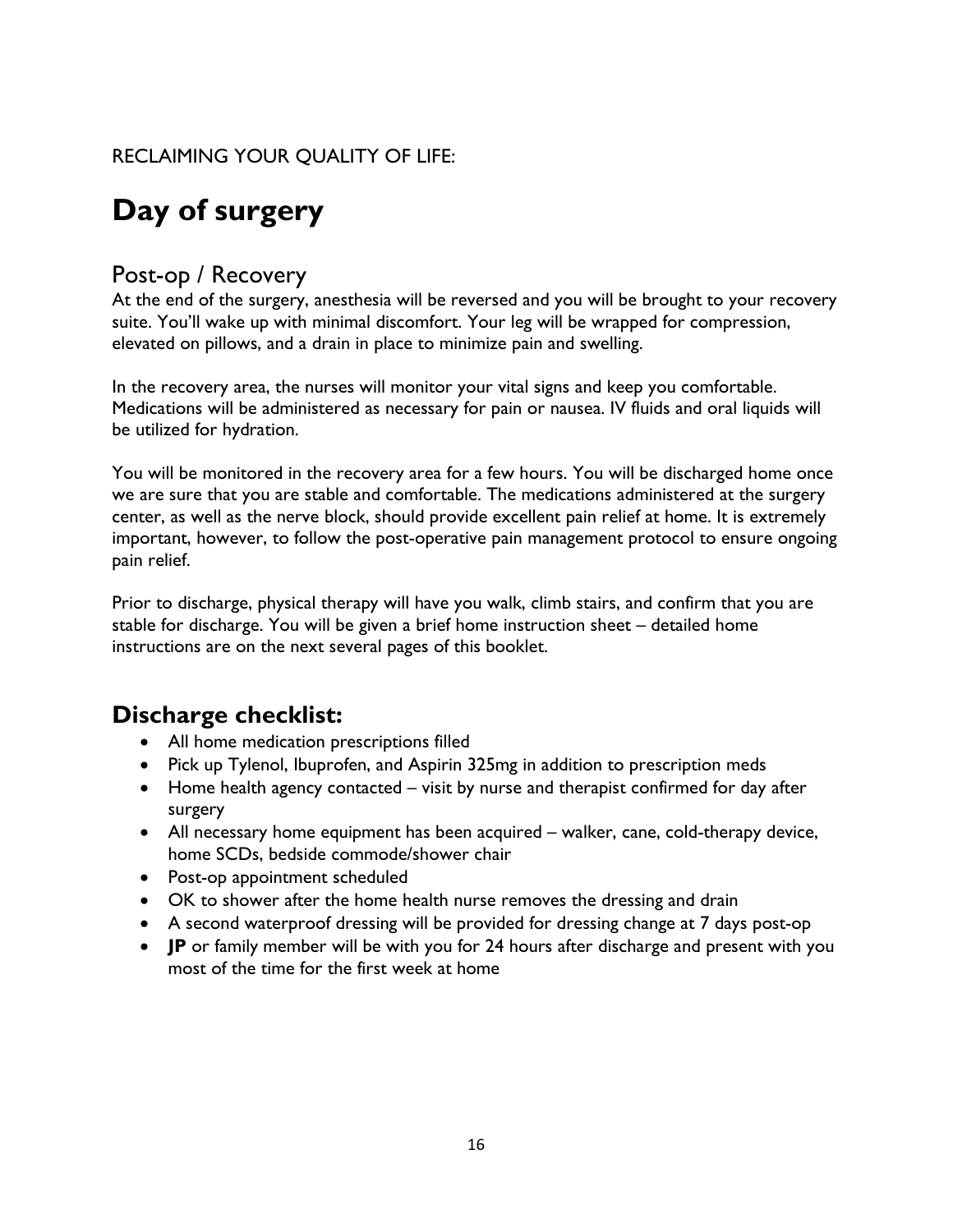# **After surgery: At Home**

#### **GOALS FOR THE FIRST 2 WEEKS:**

- Manage swelling
- Manage swelling
- Manage swelling
- Manage your pain (by managing the swelling)
- Take short, brief walks and transition to a cane
- Achieve 90 degrees or more of knee motion as soon as possible

#### MANAGING SWELLING

The success and degree of pain during the first 2 weeks hinges on swelling control. *YOUR KNEE WILL SWELL. YOUR KNEE WILL HURT AS A RESULT.* A good rule of thumb is to ice the knee for 20-30min every hour when awake. Swelling will typically peak on day 4 or 5 after surgery.

Keep the leg elevated continuously, knee straight, toes at eye level or higher. The only time the leg should not be elevated is during therapy, walking, using the bathroom, or when eating.

#### **Caution: Using a recliner may not elevate your leg high enough or keep your knee straight enough. Toes should be at or near eye level.**



*ELEVATE HIGH. KNEE STRAIGHT.*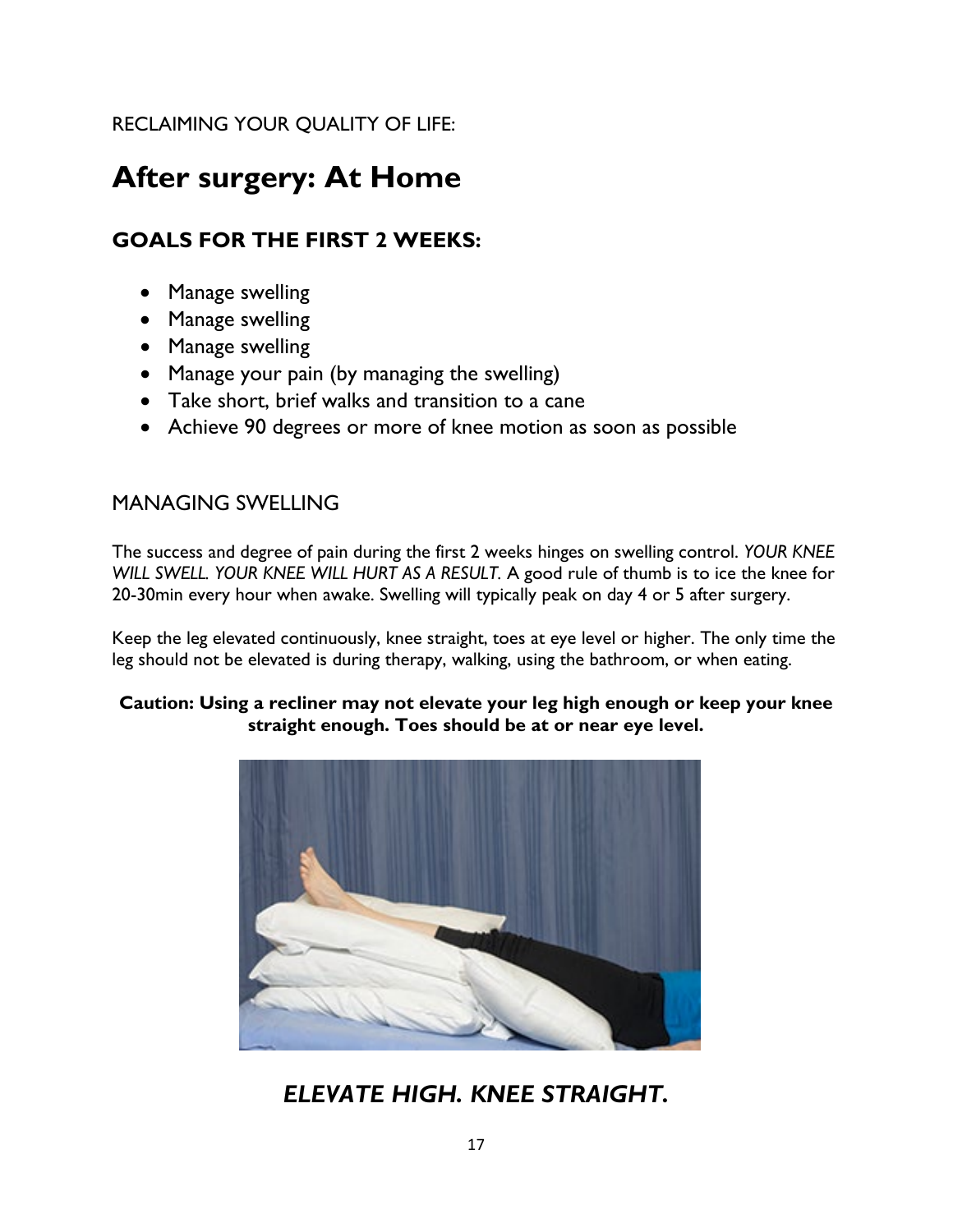# **After surgery: At Home**

#### MANAGING YOUR PAIN

Our primary goal is to keep you as comfortable as possible following your surgery, and this starts with swelling management. It is equally important to understand our philosophy of multi-modal pain management.

It is important to realize that *your knee will hurt*, often bad at times, but it is very manageable if you follow our protocols.

The pain is relatively minor for the first 24-48 hours after surgery. It rapidly escalates and peaks somewhere between days 3 - 5, and then begins slowly subsiding.

Our philosophy: use Tylenol, ibuprofen, and tramadol (all non-addictive medications) around the clock for the first 2 weeks, to keep your baseline level of pain lower, so the spikes of increased pain are more easily managed by stronger narcotic medication. If you manage the **swelling** well, you will manage the pain well. And don't forget: ICE is a great pain killer.

Your pain will be assessed from the time you leave the operating room until the time you leave the surgery center. You will frequently be asked to rate your discomfort on a pain scale that will help us determine if your current method of pain control is adequate or if changes need to be made. Oral or injected pain medications may be used to relieve discomfort.

Remember, pain will NOT be an obstacle in the first 2 days. And, you have all the tools to manage your pain when it hits: ice and a 3-level medication strategy:

- Mild pain Tylenol, Ibuprofen
- Moderate pain Tramadol
- Severe pain Oxycodone

**\*If you are allergic or unusually sensitive (with nausea, itching) to any medications in the protocol, notify your surgeon, as there are often substitutes.**

- $\triangleright$  Ibuprofen If you have GI sensitivity, Celebrex can be substituted
- $\triangleright$  Oxycodone If you have itching or GI sensitivity, Hydrocodone or Hydromorphone can be substituted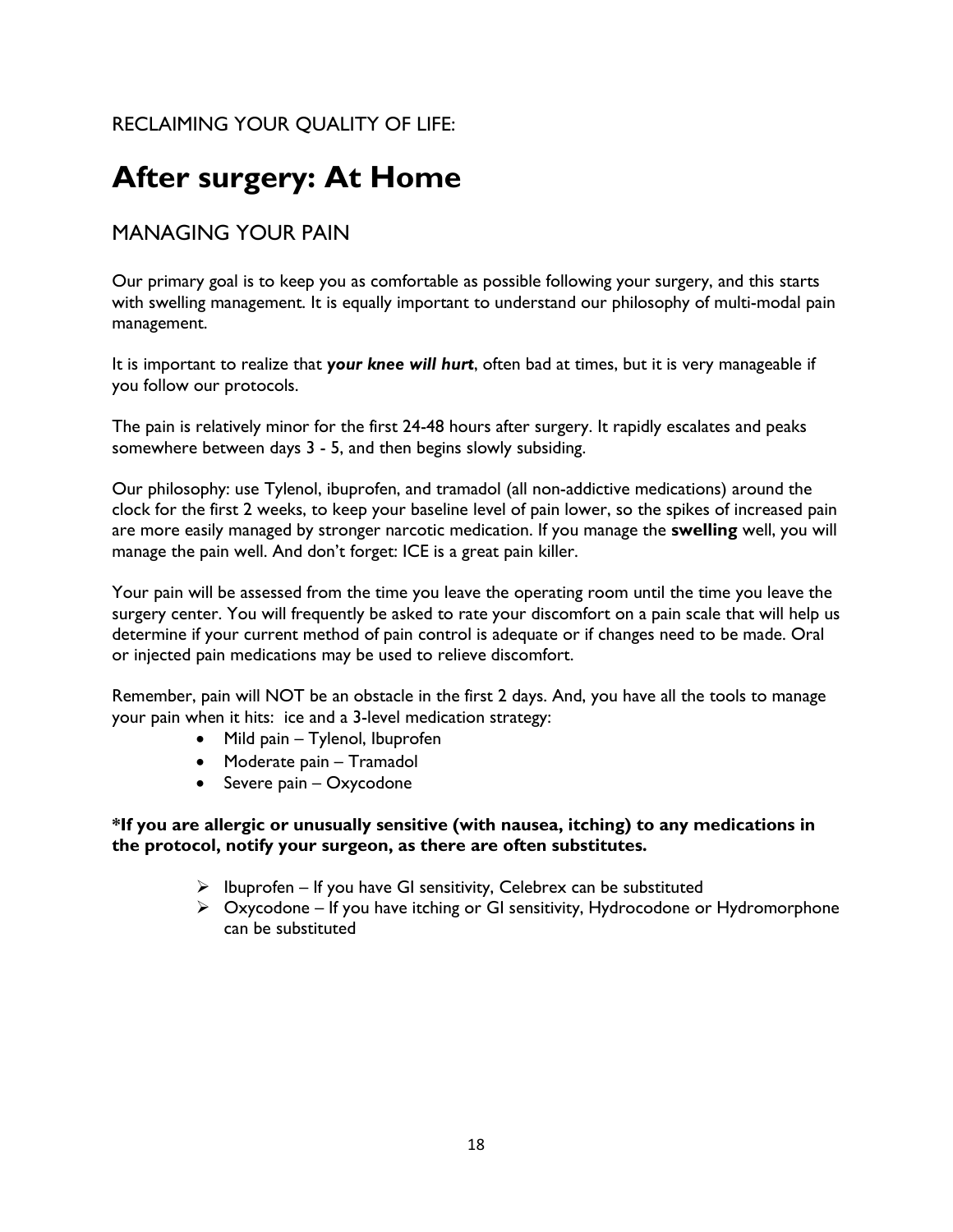# **After surgery: At Home**

#### HOME HEALTH CARE

A visiting **nurse** will be scheduled for the morning after surgery to assist you with post-op care and monitor your progress. The nurse will monitor your blood pressure, and evaluate whether it is safe to restart your blood pressure medications. The nurse will also remove your surgical dressing and drain. You will be left with a thin, clear waterproof dressing that will now enable you to shower and ice the knee effectively. The nurse will encourage hydration, review your medications, and evaluate your pain. The nurse will make sure your compression stockings are worn correctly and that the home SCD machine (calf compression device) is being utilized properly.

A **physical therapist** will visit you at home the day after surgery. The therapist will evaluate the safety of your home and ensure proper icing and elevation is performed. The therapist will assist you in your exercise program, and encourage walking with proper technique utilizing your walker or cane. Walking will be encouraged every 2-3 hours, for short distances. *Excessive standing or walking are discouraged to avoid developing too much swelling.* The therapist will evaluate your knee range of motion, and assist you in improving your knee motion daily. It is also very important to continue taking your pain medication consistently according to the protocol, to more effectively exercise on your own and achieve your range of motion goal for the 2-week post-op visit: **0 degrees (or fully straight) and OVER 90 degrees of flexion (bending).**

#### **Reminders: Wear the compression stockings regularly for the first 2 weeks. Use the home SCD machine most of the time, including sleep, for the first 2 weeks. Remove the SCDs during ambulation.**

#### HAND WASHING HELPS PREVENT INFECTION

A serious form of bacteria known as MRSA frequently inhabits the skin or nose of healthy people. When introduced into the home setting during recovery, it can be harmful to patients. Hand hygiene is the single most important method of controlling the spread of bacteria. We ask all visitors and caregivers to wash their hands before and after contact with patients and their surroundings. This simple act can provide for a safer environment for all.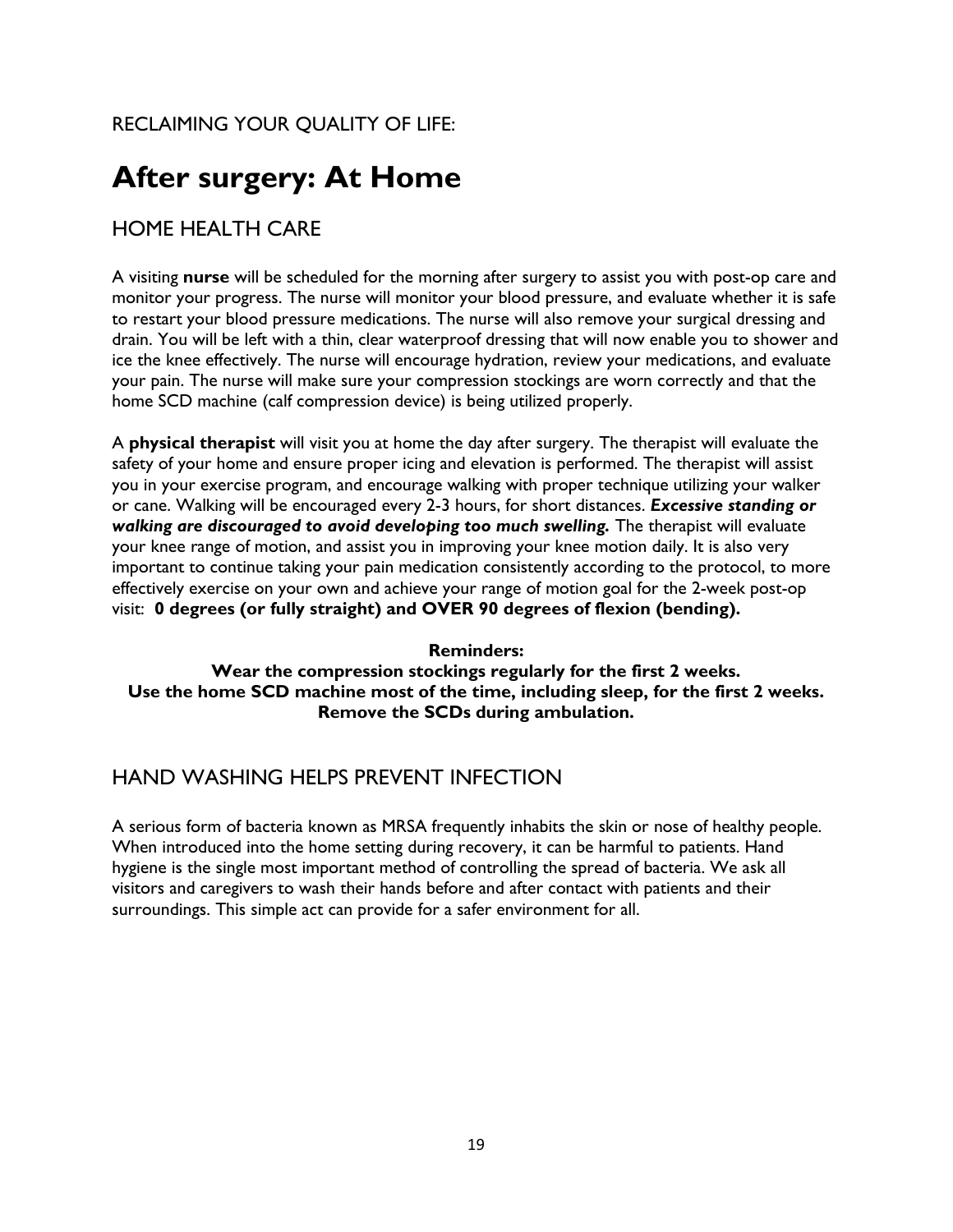# **After surgery: At Home**

#### TOILET

- Do not attempt to use your walker to pull yourself up to stand. Push up from the seat, reaching forward with one hand at a time to your walker.
- When out in the community, use the bathrooms that accommodate people with disabilities. They will have grab bars.

#### STALL SHOWER

- If your cane fits into the shower stall, step in with the affected leg first. If you are unable to fit the cane into the stall, step in backward with your strong leg first.
- Make sure surfaces inside and outside the shower are non-skid to decrease your risk of slipping
- You can make a soap holder from the cut off legs of pantyhose. Cut them down the center leaving the foot end mostly intact. Put a bar of soap in the foot end. Tie the two top ends together. Hand around your neck.
- Use a long-handled sponge or brush to wash and dry legs.
- Make sure the dressing is fully sealed so the incision stays dry
- Use a shower bench/chair if available as needed

#### **PRECAUTIONS**

- Use your walker or cane when walking, and weight-bearing (as tolerated).
- Do not lift or carry things while walking.
- Avoid small pets, remove throw rugs, and secure electrical and phone cords on the floor where you may walk. Do not let pets near your surgical leg.
- Do not drive for two weeks or as instructed.
- Allow for adequate room at the side of your bed to walk. Avoid pivoting on your affected leg.
- Avoid slippery or unstable surfaces.
- Do not allow yourself to get exhausted.
- Use a cart to move items.
- Wear an apron or light jacket with several pockets to keep your hands free.
- Avoid reaching far overhead or down low.
- It's easier to take out the trash if you use small plastic grocery bags and tie them to your walker
- Slide bowls, containers, pots and pans along the counter. Don't carry them.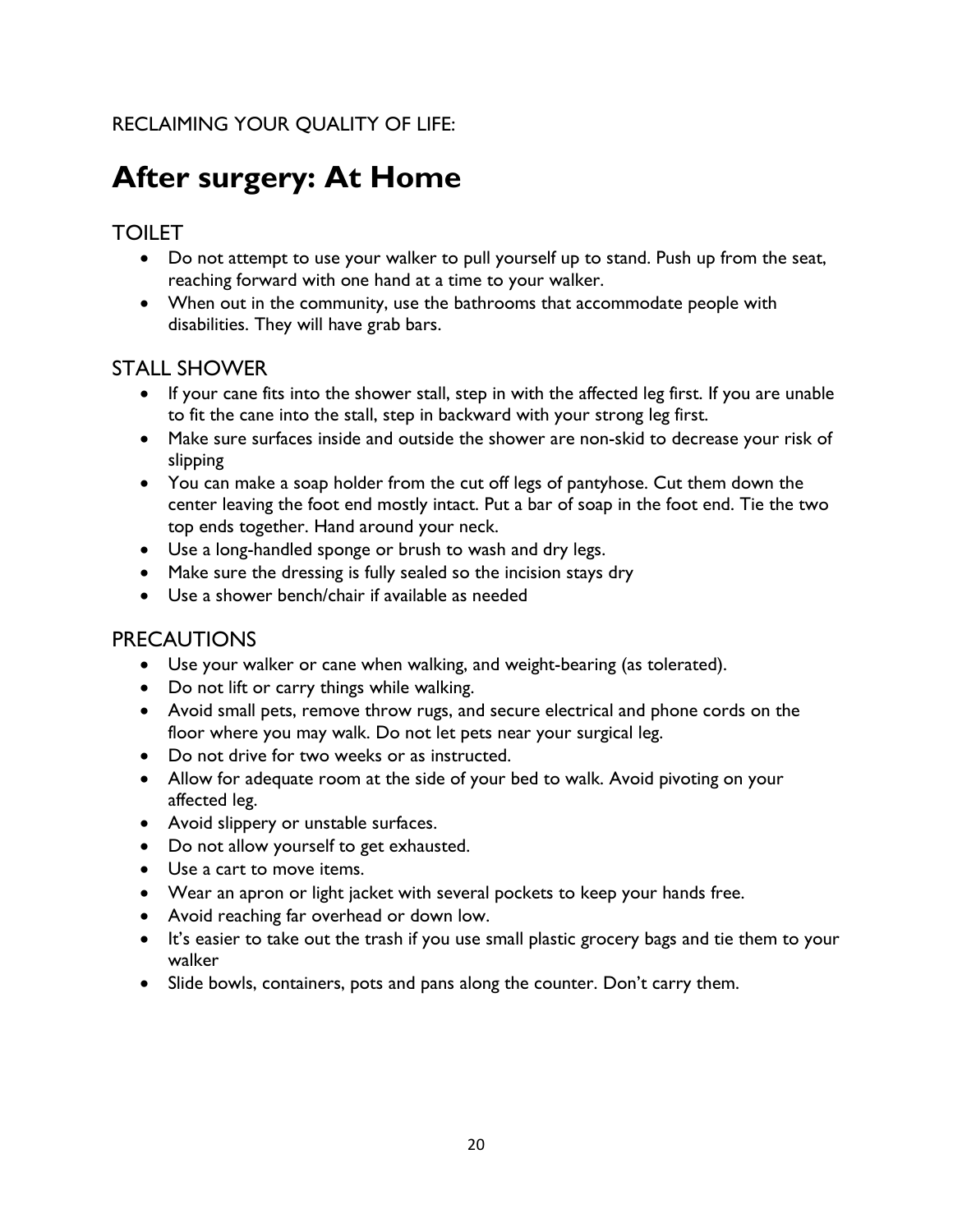### **After surgery: Timeline**

#### Home: **Day 1 - the night of surgery**

- Keep the surgical dressing dry and intact.
- Take Keflex (or alternative antibiotic if allergic to penicillin) 500mg every 6 hours, for 4 doses. Take first dose on arrival home.
- Take one Aspirin 325 mg around 8 PM
- Begin the pain protocol as follows:
	- o Tylenol 1000mg every 8hrs
	- o Ibuprofen 800mg every 8hrs (try 600mg or 400mg if GI sensitive)
	- o Tramadol 50mg 2 tabs every 6hrs
	- *We recommend staggering the doses of ibuprofen and Tylenol every 4 hours to optimize pain management.*
- Begin Oxycodone 10mg 1 or 2 tabs every 4hrs for pain. You will not need to take many oxycodone the first night. Begin taking more regularly the morning of Day 2.

#### *If oxycodone causes excessive sedation/drowsiness, try taking a half tablet.*

- Use Zofran (ondansetron) as needed for nausea
- Take dexamethasone tablet around 8 PM with the Aspirin dose
- Take one dose of an over-the-counter laxative to prevent constipation
- Don't forget to use your medicine tracking chart to help keep track of things
- Take at least 2 short walks, which can be done during bathroom breaks. Don't walk too much.
- Keep leg continuously elevated otherwise, with home SCDs on most of the time
- Record drain output every 4 hours. Flush the blood down the toilet. Call the on-call physician only if drain output exceeds 250cc in 4 hours.

#### **Medication Checklist: Night of Surgery**

| Keflex 500mg (take around 8pm)                                                     |
|------------------------------------------------------------------------------------|
| Dexamethasone 4mg (take around 8pm)                                                |
| Ibuprofen 800mg/Tylenol 1000mg (begin alternating every 4 hours upon arrival home) |
| Aspirin 325mg (take around 8 pm)                                                   |

#### *Note: Clindamycin may be substituted for Keflex if allergic to penicillin Note: Celebrex may be substituted for ibuprofen if GI sensitive, but can only be taken twice daily*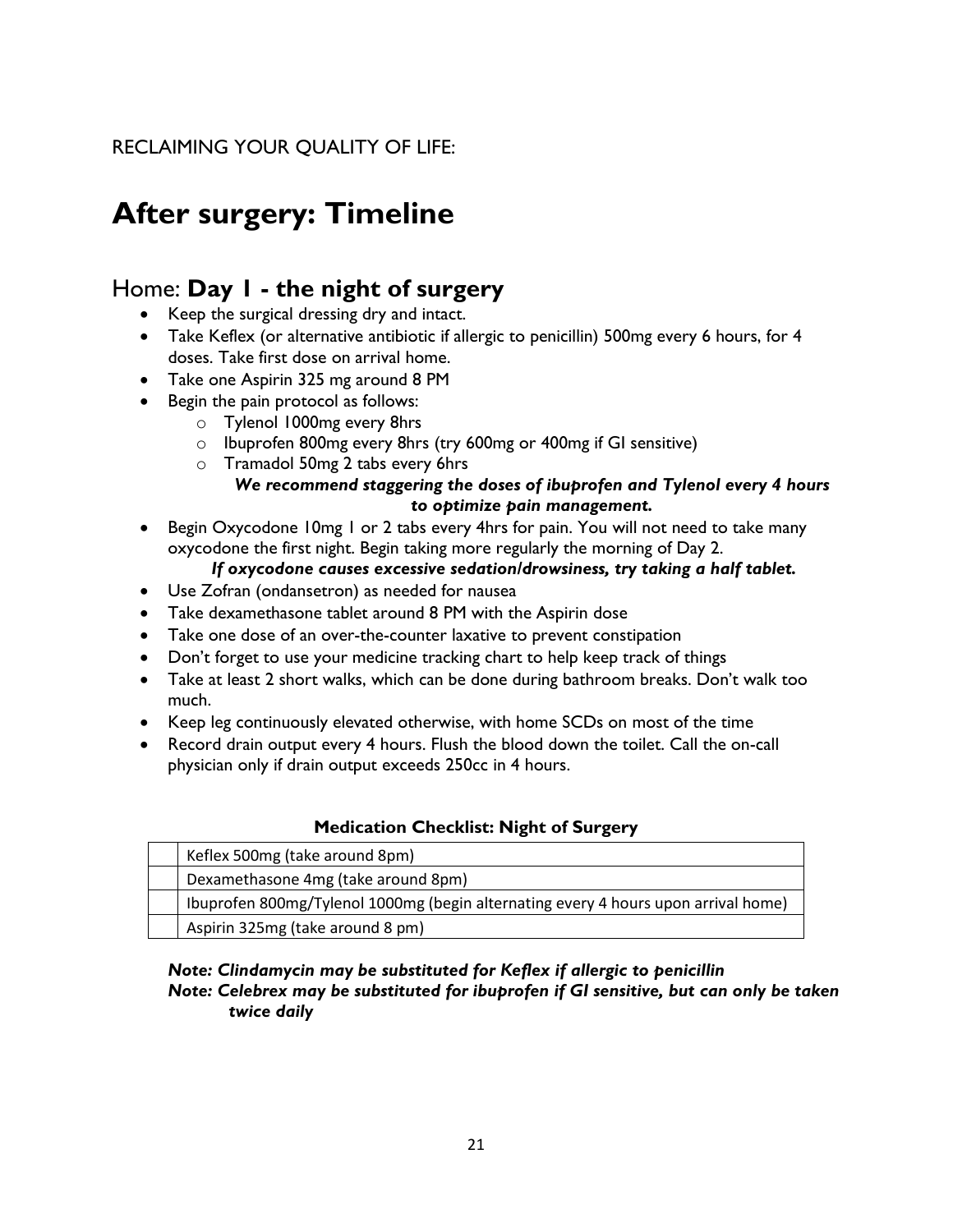# **After surgery: Timeline**

#### **Day Two** Post-op

- Drink lots of fluids today
- **Morning home health nurse visit:** nurse will remove dressing (except a thin waterproof dressing) and drain. Blood pressure and vital signs are monitored, and instructions given on whether to resume blood pressure meds. TED hose applied to surgical leg.
- Begin aggressive **ice and elevation** strategy. Remember: elevate toes to the nose and ice 20-30min every hour
- May shower today if pain controlled and dressing properly sealed
- Take short, brief walks every 2-3 hours. Don't walk or stand too much to avoid swelling.
- Drain site will ooze for a few days. Keep covered with gauze and tape until leakage stops. Leakage on surgical dressing should be minor. A few spots (quarter-size) are expected and normal.
- Bowel management Take an over-the-counter laxative pain medications are constipating
- Take aspirin 325 mg twice a day to help prevent blood clots and finish last dose of Keflex (antibiotic)
- **Pain will begin escalating today.** This is because the nerve block is wearing off. Don't panic our pain "recipe" works. Continue the tramadol, Tylenol, and ibuprofen.
- Oxycodone (or alternative, if allergic) should be started every 4 hours. Use one 10mg tab at first. Take 2 tabs as pain ramps up.
- Home SCDs should be worn most of the time, except during walking
- TED hose should be worn most of the time on BOTH legs
- **Afternoon home health physical therapy visit:** PT will start today, reinforcing the exercise program, measuring range of motion, ensuring proper ice and elevation, checking home for safety, and assistance with walking.

| TRUKALIVIT CHEENISE DAY L        |      |        |      |  |
|----------------------------------|------|--------|------|--|
| Keflex 500mg (or clindamycin)    | 6am  | 12noon | 6pm  |  |
| Dexamethasone 4mg                | 8am  | 8pm    |      |  |
| Ibuprofen 800mg***               | 6am  | 2pm    | 10pm |  |
| Tylenol 1000mg                   | 10am | 6pm    | 2am  |  |
| Aspirin 325mg                    | 8am  | 8pm    |      |  |
| *Oxycodone 5-10mg (every 4hrs)   |      |        |      |  |
| **Tramadol 50-100mg (every 6hrs) |      |        |      |  |

*\*Oxycodone is AS NEEDED. Max 6 doses in a 24hr period. Write in the times taken. \*\*Tramadol is AS NEEDED. Max 4 doses in a 24hr period. Write in the times taken. \*\*\*If you substitute Celebrex for ibuprofen, it should be taken only TWICE daily.*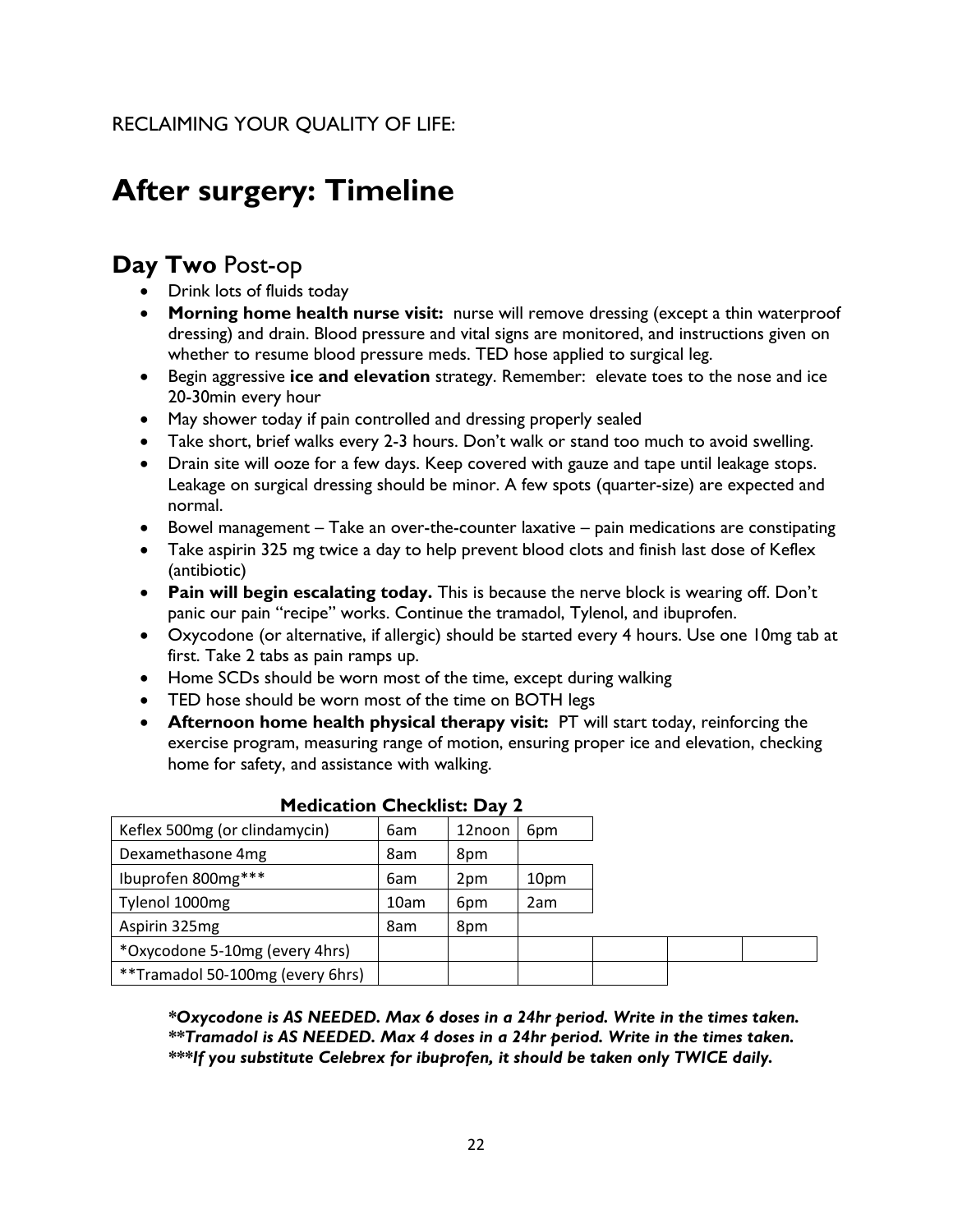# **After surgery: Timeline**

#### **Day Three** Post-op

- Continue drinking fluids and using a laxative to prevent constipation.
- Take aspirin 325 mg twice a day to help prevent blood clots. Use SCDs and TED hose as previously instructed on both legs.
- **Pain will get worse today, and will likely peak if a few more days.** Continue the tramadol, Tylenol, and ibuprofen. Pain is directly linked to the swelling.
- Oxycodone (or alternative, if allergic) can be taken every 4 hours. Use one or two 10mg tabs as needed. If overly sedated, try taking a half tablet (5mg dose).
- Ambulate with walker. Transition to cane if safe and stable.
- Take short, brief walks every 2-3 hours
- Continue aggressive **ice and elevation** strategy. Remember: elevate toes to the nose and ice 20-30min every hour.
- For **nausea or an upset stomach**, take Zofran (ondansetron) as needed. You make require an antacid (Pepcid or Prilosec OTC) for heartburn. If this persists, ibuprofen dose may need to be lessened or switched to an alternative prescription drug (Celebrex). Call your surgeon if this is necessary. If this still doesn't fix the problem, the aspirin dose may need to be lowered to 81mg twice per day.
- Do the exercise program at least twice per day. Focus on extension (straight knee) and flexion (bend as much as pain permits).
- **Antibiotics are NOT necessary starting today**

#### **Day Four** Post-op

- Not many changes from here on.
- Pain and swelling should slowly begin improving
- Continue the current medication regimen:
	- o Aspirin twice daily for blood clots
	- o Tylenol, Ibuprofen, and tramadol to lower baseline pain
	- o Oxycodone every 4 hours for moderate pain. Begin spacing oxycodone dose out and weaning slowly, as pain permits
- OK to shower daily if dressing sealed properly. No soaking.
- Continue aggressive **ice and elevation** strategy. Remember: elevate toes to the nose and ice 20-30min every hour.
- Continue taking short walks and do the physical therapy program twice per day
- **Last day of dexamethasone.**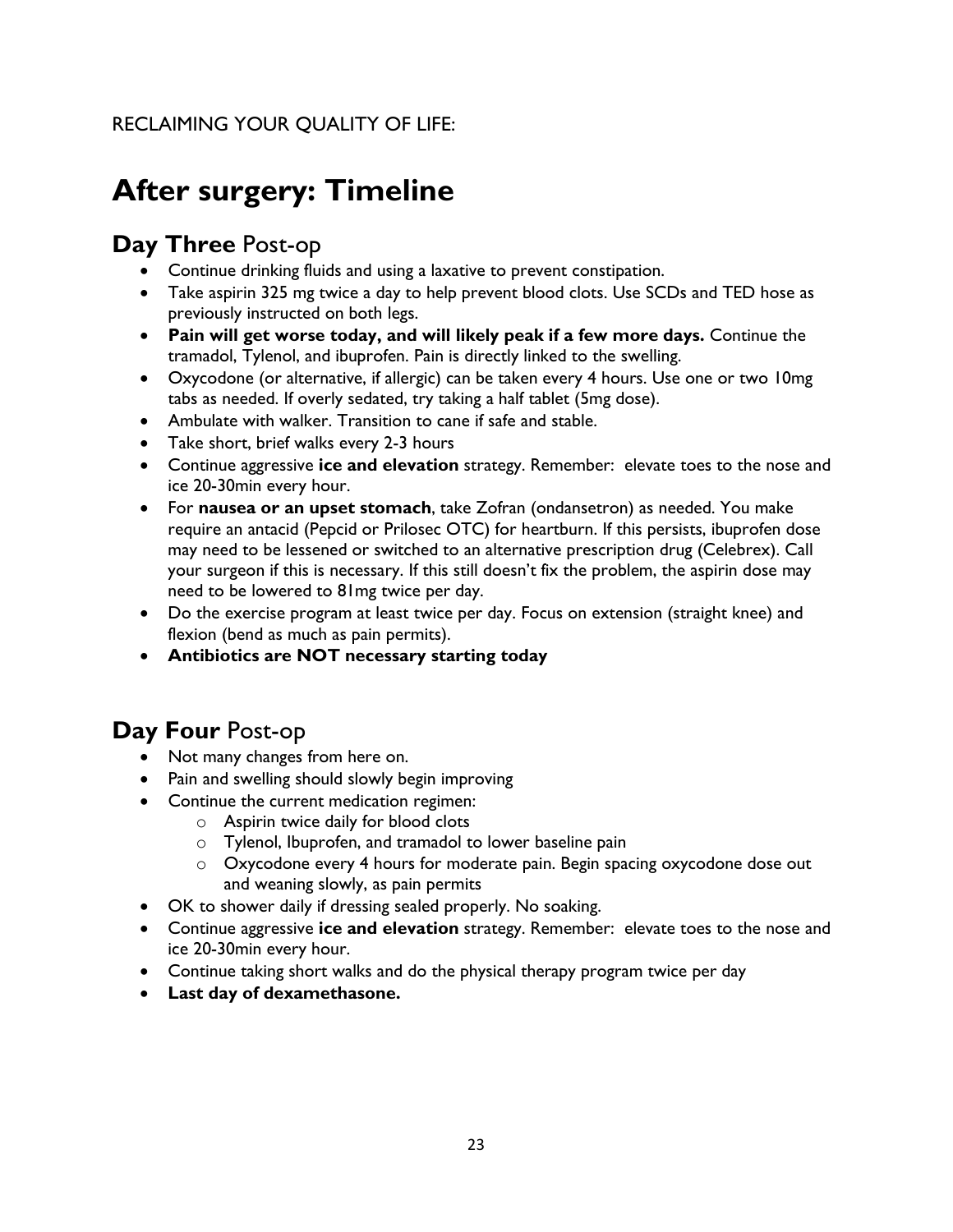# **After surgery: Timeline**

#### **Day Seven** Post-op

• The home health physical therapist will change the waterproof dressing today. The dressing is good for 7 more days, and if sealed properly, will allow normal showering. No soaking. The second dressing was provided in your discharge packet from the surgery center.

#### **Day Fifteen** Post-op

- **Post-op office visit** with your surgeon: Xray, incision check, review physical therapy progress, evaluation of functional status, level of discomfort.
- Staples are removed. The incision no longer requires a dressing.
- TED hose are discontinued.
- Home SCDs are only required at night now.
- Outpatient physical therapy should begin. The frequency of visits will depend on your level of progress and access to similar gym equipment.
- Aspirin dose changed to 81mg twice daily.
- Resume driving when off narcotics (oxycodone, or alternative) and reaction time/control of driving leg returns to normal. You may require a driver for physical therapy visits for a few more weeks, depending on your progress. Most people can drive while taking Tramadol, as it usually does NOT cause sedation.
- Continue home exercise program. Range of motion goal: 120 degrees by 6 weeks postop. Begin using a stationary bike as soon as your pain/motion permits.

#### **Six Weeks** Post**-op**

- **Post-op visit** with your surgeon. Xrays are not usually necessary.
- **Target ROM is 0-120 degrees.** Unlikely to require cane at this point.
- If ROM is NOT beyond 90 degrees, an additional procedure (knee manipulation under sedation) may be required.
- Sleep disturbances, swelling, heat, soreness, aching, stiffness, and some pain are all typical for this stage of recovery.
- Formal physical therapy is transitioned to a home gym and home exercise program around this point in the recovery process. The stationary bike is the most useful rehab tool at this stage.
- Expect significant weakness and difficulty with stairs at this stage.
- OK to resume swimming if wound fully healed (includes the ocean, hot tubs, pools, etc)
- Anticipate return to work now (or soon) for sedentary jobs.
- Aspirin 81mg twice daily is stopped, unless recommended by your PCP.
- Vitamins and supplements can now be resumed.
- Scar creams and body lotion can now be applied to the surgical site.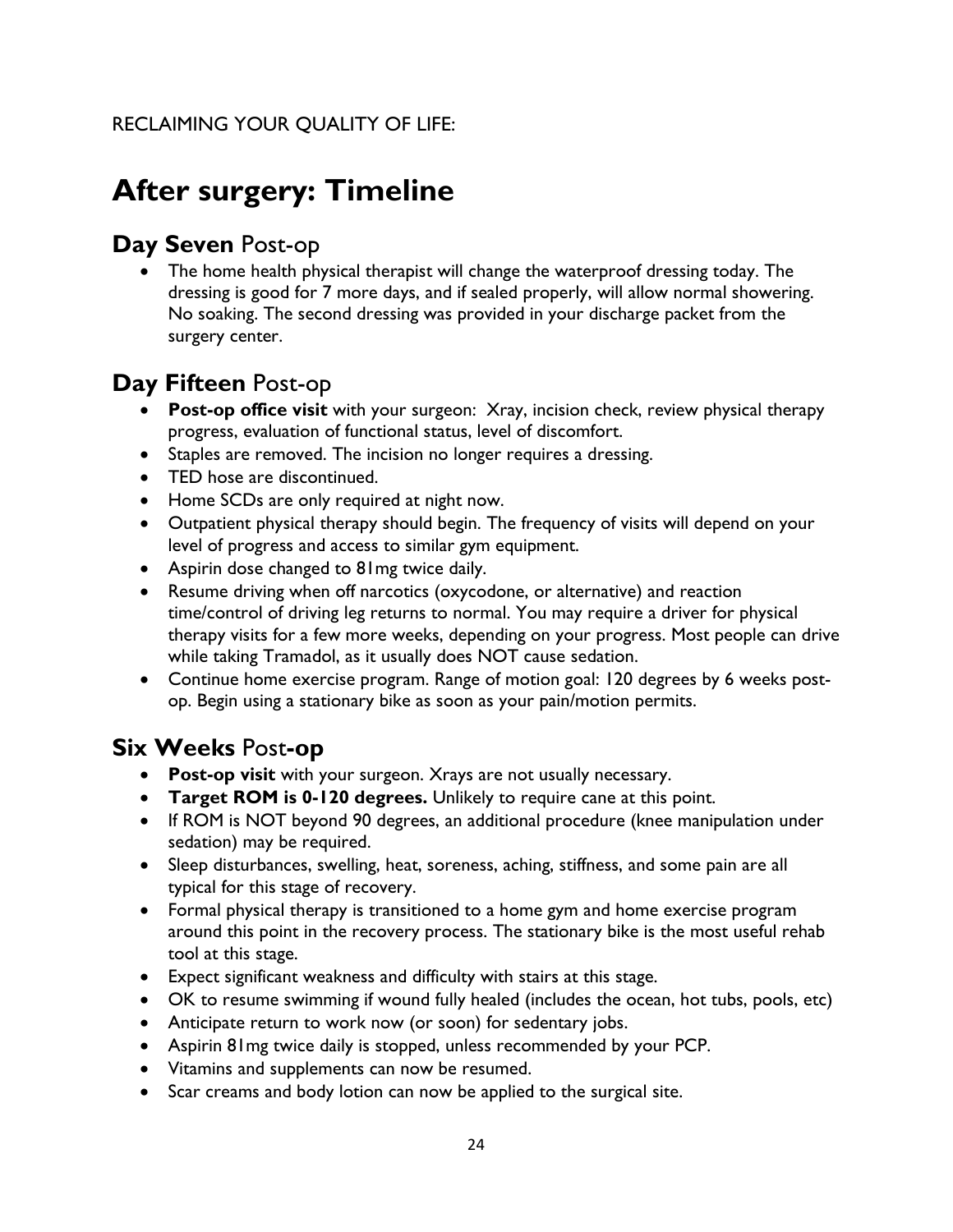#### **Three Months** Post-op

- **Post-op visit** with your surgeon. Xrays are not usually necessary.
- Return to normal level activity is expected at this point in the recovery process. Most hobbies can be resumed, including golf, doubles tennis, hiking, cycling, and exercise.
- Anticipate return to more demanding jobs at this stage, including jobs that require standing, climbing, and lifting.
- Please note that **KNEELING ON THE KNEE REPLACEMENT** is not recommended for long durations. Kneeling may remain permanently uncomfortable due to the scar sensitivity.
- Expect activity-related swelling to still occur. This will typically get a little worse as the day progresses. Occasional icing, Tylenol, and ibuprofen are helpful for these symptoms.
- May now resume routine dental visits. Antibiotics will be required 30 minutes before your visits. Most dentists will prescribe the antibiotic for you.
- Some activities may produce discomfort in the front of your knee, including rising from a chair, getting out of the car, stair-climbing, and walking down a slope.
- Decrease the frequency of exercise at this stage, to allow inflammation to reduce. Recommend using gym equipment and the stationary bike 3-4 days per week.

#### **Six Months** Post-op

- **Post-op visit** with your surgeon. Xrays obtained.
- Tendency for activity-related soreness mostly resolved. There will still be a small amount of swelling, heat, inflammation in most knees at this stage.
- Muscle atrophy in the quadriceps will still be present, but improving steadily. This persistent muscle weakness causes a strain and discomfort along the front of the knee during stair-climbing (especially going downstairs), squatting, rising from a chair after sitting for prolonged periods.
- Knee will still feel stiff occasionally, especially after long periods where no movement occurs.
- Recommend continued use of gym equipment and the stationary bike for strengthening 3-4 days per week.

#### **One Year** Post-op

- **Post-op visit** with your surgeon. Xrays obtained.
- The average patient achieves **peak performance** of the knee at this stage.
- Inflammation and swelling are typically resolved, and most activities can be done without soreness.
- Strength has returned to near-normal levels, and quadriceps atrophy resolved.
- Rapid pivoting movements and twisting maneuvers can elicit fleeting sharp pain, which usually does not result in problems with routine daily activities.
- Changes in the weather are often associated with minor aching in the knee. This gets better with time.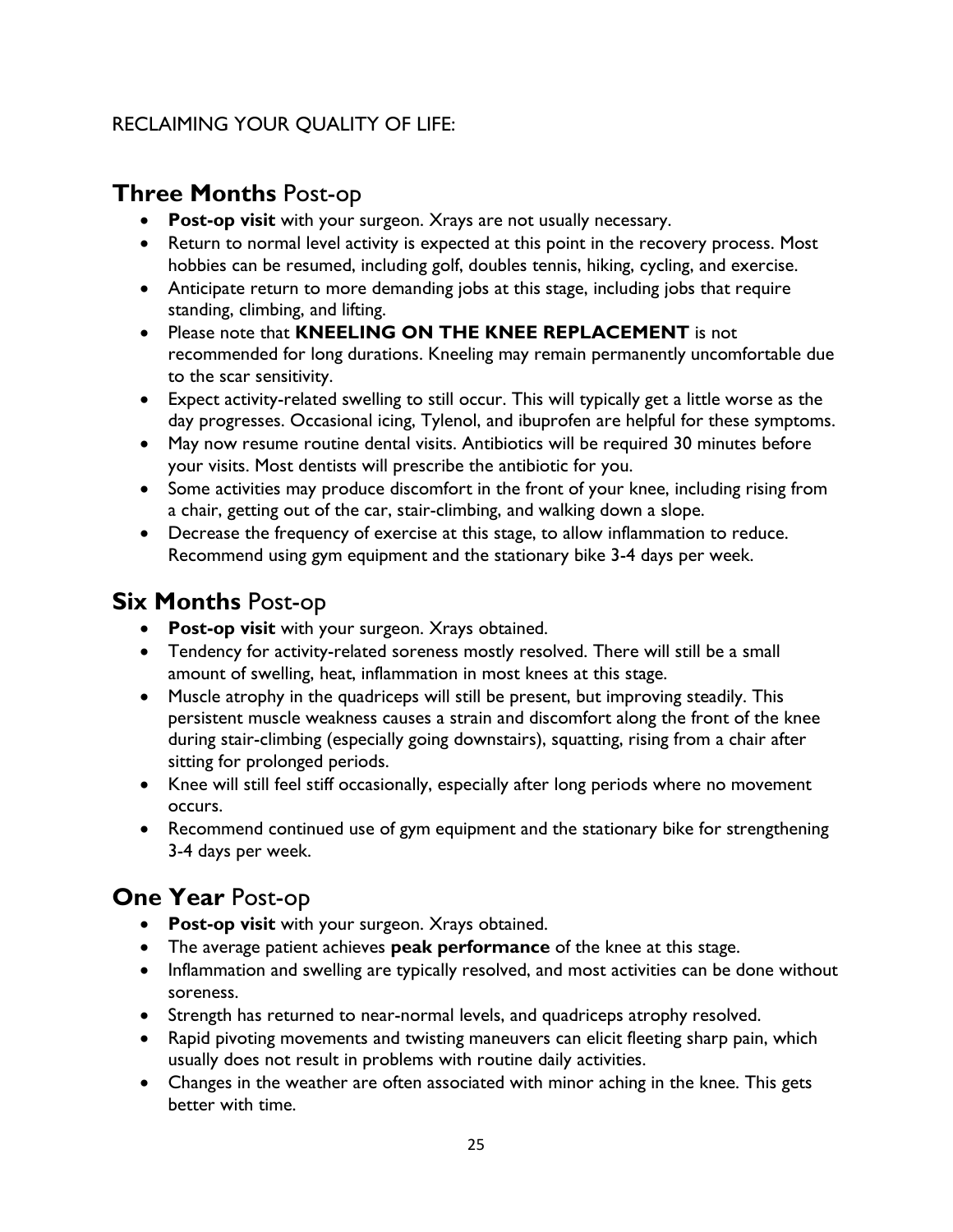# **After surgery: Troubleshooting Problems**

### IMPORTANT !! PLEASE CALL OUR OFFICE OR THE ON-CALL PHYSICIAN IF YOU EXPERIENCE ANY OF THE FOLLOWING:

- Fever greater than 101 degrees
- Sudden rapid increase in knee pain
- Increased drainage, redness or swelling to the incision
- Calf pain/tenderness or dramatic changes in leg or knee swelling
- Chest pain
- Chest congestion or tightness
- Problems with breathing or shortness of breath
- Difficulty urinating, burning with urination, or urinary frequency beyond the first 2 or 3 days after surgery.

#### **OFFICE PHONE NUMBER: 828-322-5172 ON-CALL PHYSICIAN: 828-315-5000**

#### **Common issues:**

#### • **Waterproof bandage leaks or gets wet**

 $\circ$  If the waterproof dressing loses the seal, water can saturate the pad and cause problems with the incision, such as infection. If this occurs, do NOT shower. Remove the dressing and cover with sterile gauze/tape. Call your physician and tell your home health therapist. A second waterproof bandage was provided on the day of surgery, and can be applied early.

#### • **Redness near the incision**

 $\circ$  This is typically related to bruising, bleeding, and inflammation just below the skin's surface. This usually responds to ice and elevation, and backing off the rehab exercises for 24-48 hours. Your blood thinner may need to be held. If it persists, especially when associated with a FEVER over 101 degrees, call your physician immediately.

#### • **The knee feels warm**

o This is NORMAL for months after knee surgery. It is the result of swelling and inflammation in the knee. Ice and elevate to control the swelling and warmth. This slowly improves with time.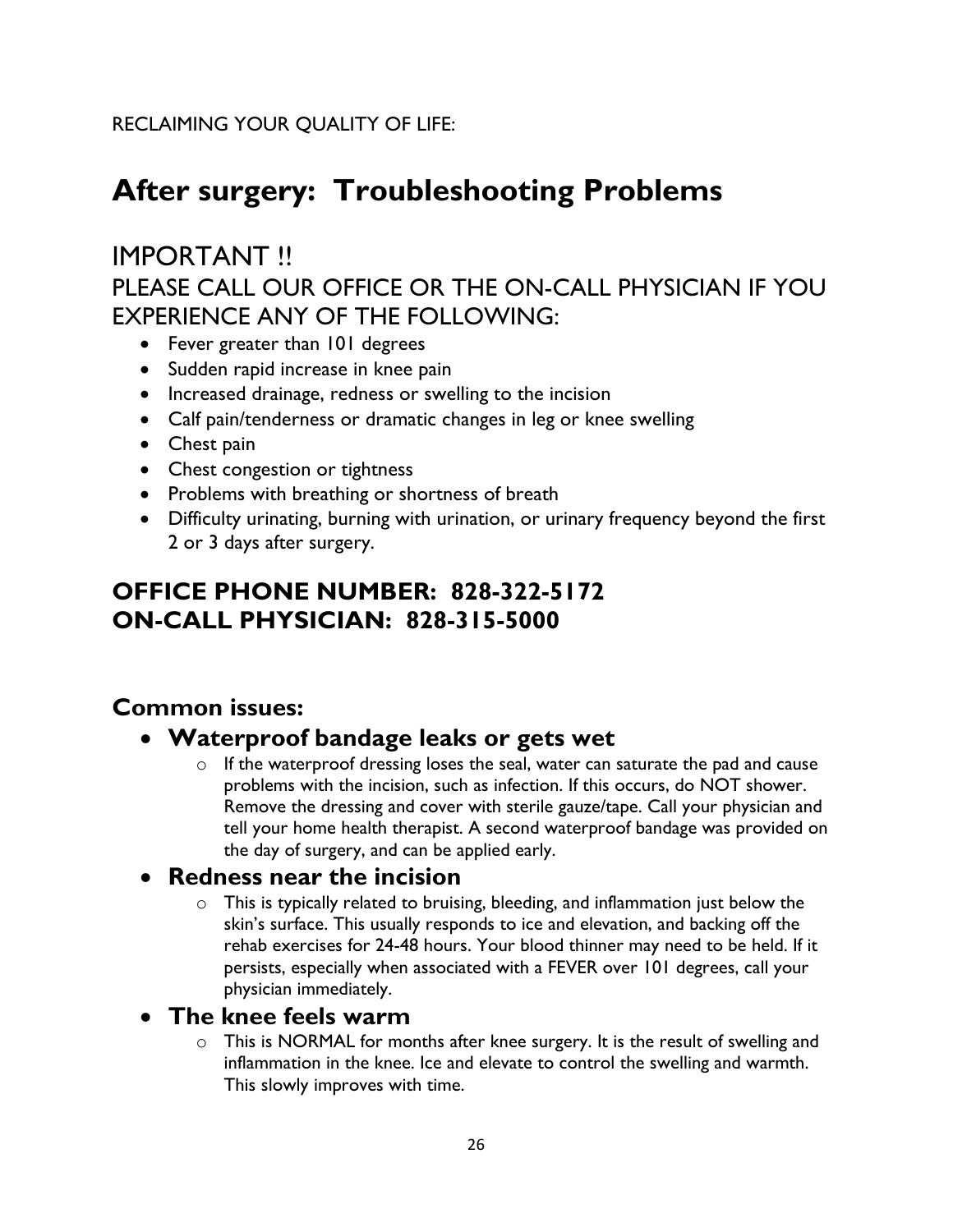# **After surgery: Troubleshooting Problems**

#### • **Increased pain and swelling after therapy/walking**

 $\circ$  This is the main "battle" in the first 2 weeks. Ice and elevate for 20-30min every hour while awake. Elevate the leg as high as possible for more effective swelling reduction. Don't overdo it. Doing a lot of walking is NOT the fastest road to recovery. Blood thinning medications may need to be held.

#### • **Bruising down the back of the thigh, calf, and ankle**

o This is from normal oozing and bleeding under the skin from the surgery, and will collect in the back of the leg because of gravity. It usually peaks in the first 5- 7 days at home, then slowly resolves with ice and elevation. If there is excessive bruising in the front of the knee around the incision, notify your doctor.

#### • **Difficulty lifting leg or holding it straight**

 $\circ$  This becomes more difficult as the knee swelling increases. Keep icing and elevating. As the swelling diminishes, this gets easier.

#### • **Constipation while on narcotics**

o Extremely common and directly related to narcotic (oxycodone) use. Take an over-the-counter laxative AND stool softener, and consider taking Miralax in addition. Occasionally, suppositories and/or enemas may be required.

#### • **Decrease in ROM (range of motion)**

o Progress with ROM is associated with the degree of SWELLING in the leg and knee joint. Swelling peaks in the first 5-7 days at home, and during that period, ROM may diminish. As swelling subsides (ice and elevate), ROM should begin improving again. Goal: achieve **over 90 degrees** of flexion by 2 weeks.

#### • **Drainage on the surgical bandage**

o This is common and expected, especially over the navigation pin sites. A quartersize area that does NOT continue to expand in one or two spots is normal. If the entire dressing pad gets saturated, notify your doctor, as the bandage needs to be changed and the incision needs to be assessed.

#### • **Drain site leakage**

 $\circ$  This is a NORMAL problem that will resolve over 3 or 4 days. Reinforce drain site area with gauze and tape. Change as necessary. It is OK to continue to shower if the main waterproof dressing is sealed.

#### • **Numbness near the incision**

o The outer (lateral) edge of the incision often becomes numb for months following the surgery. There may even be tingling or burning in the skin. This is unavoidable and slowly improves with time.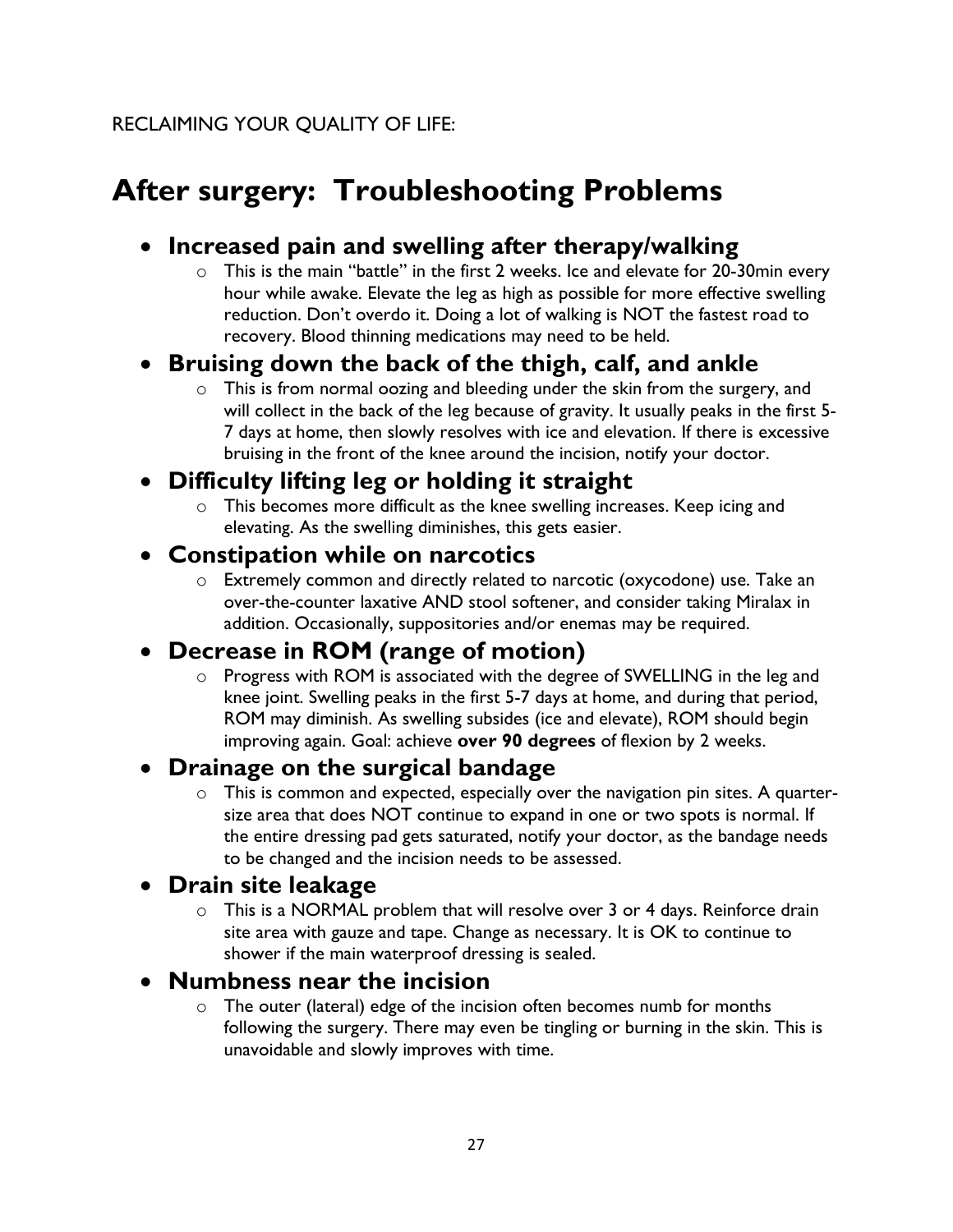# **Post-op Physical Therapy**

### REMINDERS FOR ALL PATIENTS

Safe use of your walker

- Keep your hips straight and stand tall when using the walker. Use your arms to alleviate just enough pressure to minimize pain on the surgical leg.
- Do not use the walker as a support when getting in or out of bed, up from a chair, or off a toilet. It is not stable enough in that position. Back up to the chair until you feel the front of the chair on the back of your legs. Reach down for the arms and lower yourself safely into the chair.
- Use the walker until confidence in the surgical leg grows, tolerance to full weightbearing improves, and tendency for the knee to buckle diminishes.
- Once full control of the surgical leg returns, you are ready to transition to a CANE. This may occur very early in your recovery.
- **DO NOT RISK YOUR KNEE BUCKLING, RESULTING IN A FALL, BY ABANDONING THE WALKER TOO EARLY.**

Safe use of your cane

- Use the cane in the hand opposite the surgical leg. Apply pressure to the cane with a slight lean as you bear weight on the surgical leg. The goal is to alleviate just enough pressure from the surgical leg to lessen discomfort and reduce the risk of falls.
- A single-prong cane with a "no-slip" tip is recommended over a larger, heavier multiprong cane.
- Once you can walk without a noticeable limp and your quadriceps strength has returned to allow you to manipulate your leg easily, you may start transitioning OFF the cane. Start at home, and use the walls/furniture for balance until your confidence grows.

Getting in and out of bed

- Sit on the edge of the bed in the same manner as you would a chair. Scoot your buttocks back across the bed until hips and thighs are on the bed. Rotate your body until you are straight on the bed.
- **Tip:** use a belt or towel to "lasso" your foot to help manipulate the surgical leg with your arms until pain and muscular control of the surgical leg improves.
- Get into bed with the non-affected leg first, get out of bed with affected leg first.
- Use sheets and pajamas made of a slippery fabric to make scooting easier.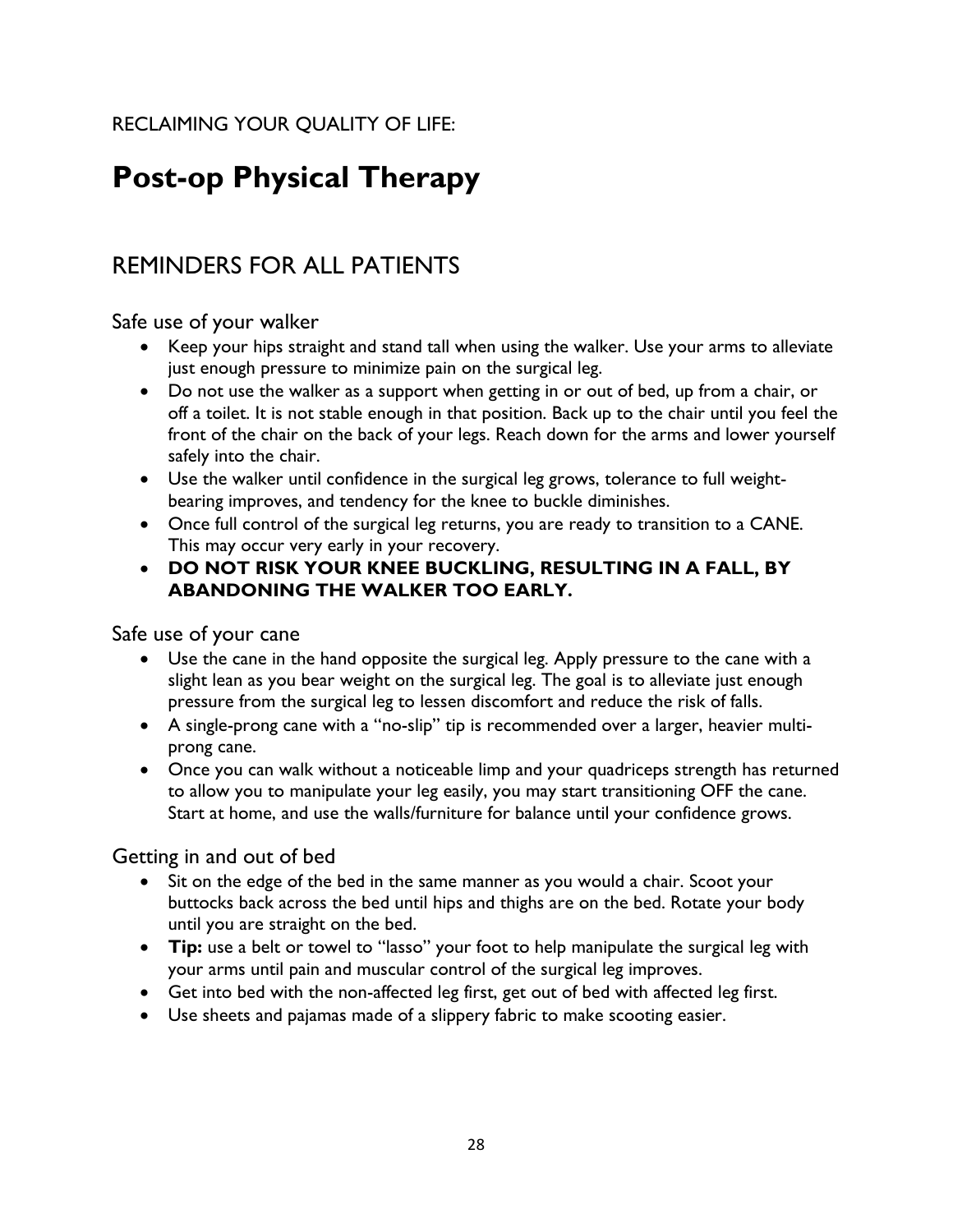# **Post-op Physical Therapy**

Getting into the car – front seat

- With the passenger seat pushed back, back up to the seat using your walker. Lower yourself into the seat. Tip: a plastic trash bag can help you rotate side to front.
- Gently swing both legs into the vehicle using your hands to assist you. Don't be afraid to bend the surgical leg to do this.
- Do not spend too much time in the passenger front seat with your leg down. Remember, elevate the surgical leg as much as possible to control swelling in the first 2 weeks.

Getting into the car – back seat

- If surgery was on your right leg, enter on the passenger side. If surgery was on the left leg, enter on the driver's side. Back up to the open rear car door with your walker or cane. Lower yourself carefully into the seat. Scoot across the back seat and have pillows stacked so you can semi-recline.
- The surgical leg will be straight on the car seat. Feel free to put the non-surgical leg on the floor for balance, repositioning, and comfort. Use pillows to make a backrest and make sure the door against your back is locked.

### EXERCISE PROGRAM: PERFORM AT LEAST TWICE PER DAY

The following exercises will help you make a complete recovery from your outpatient knee replacement surgery. The exercises are designed to improve your range of motion (ROM) and flexibility, as well as to restore your strength.

1. Ankle Pumps – flex foot and point toes. Repeat 20 times.

2. Quad Sets (Knee Push-Downs) – sit with your surgical leg straight, other knee bent, and press the backside of the surgical knee into the floor, tightening muscles on front of thigh. Do NOT hold breath. Repeat 20 times.

3. Gluteal Sets - squeeze bottom together. Do NOT hold breath. Repeat 20 times.

4. Knee Abduction and Adduction - lie on back, slide legs out to side. Keep toes pointed up and knees straight. Bring legs back to starting point. Repeat 20 times.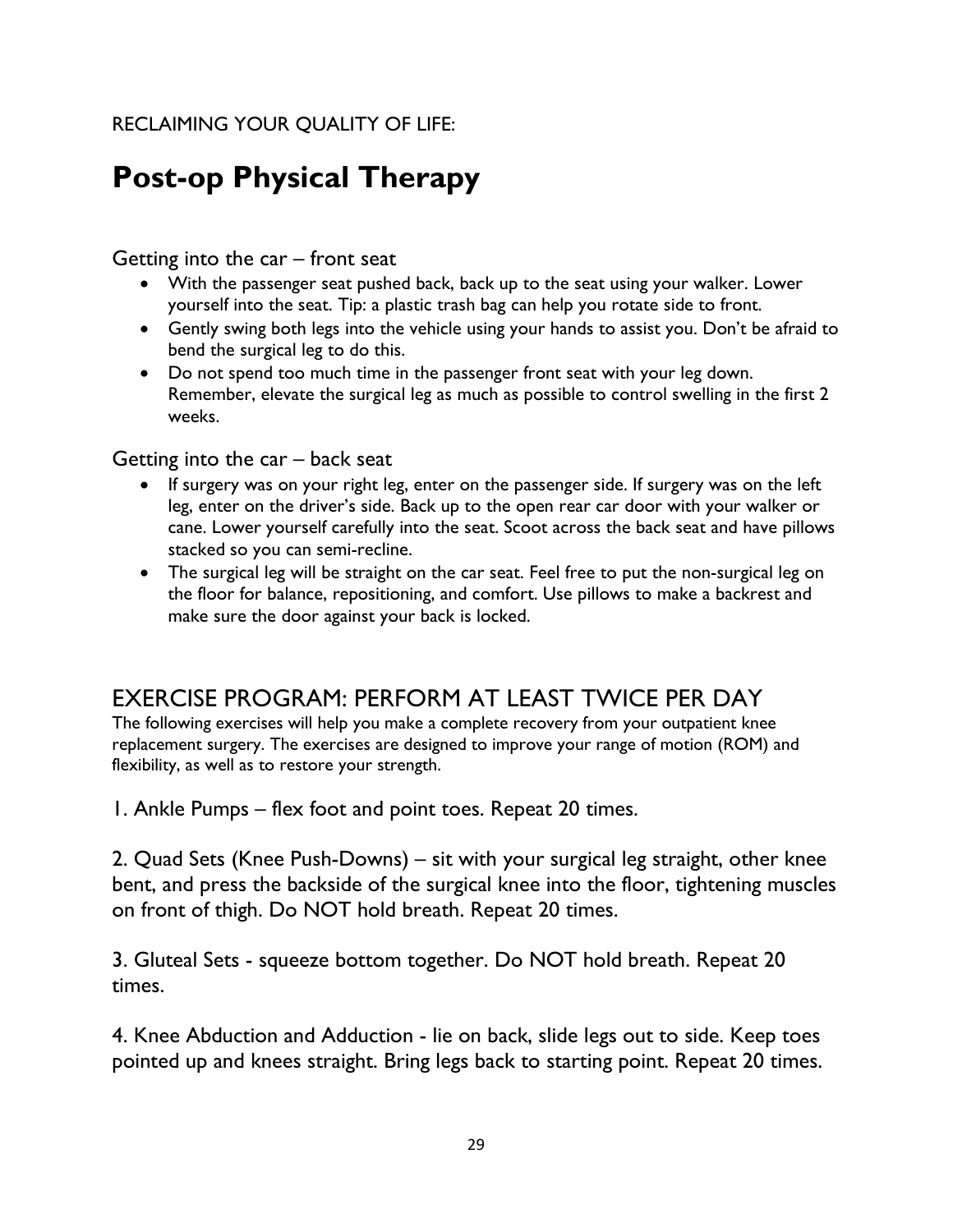5. Heel Slides - lie on couch or bed. Slide heel toward your bottom. Repeat 30 times.

6. Short Arc Quads - lie on back, place towel roll under thigh. Lift foot, straightening knee. Do not raise thigh off roll. Repeat 20 times.

7. Straight Leg Raise - lie on back, unaffected knee bent, and foot flat. Lift opposite leg up 12 inches. Keep knee straight and toes pointed up. Relax. Repeat 20 times.

8. Seated Knee Flexion - sitting on straight-back chair with affected leg outstretched, gently slide the affected leg underneath chair. Keep hips on chair. Try to gently stretch and bend knee as far as possible. Plant foot and move bottom forward on chair. Repeat 20 times.

9. Extension Stretch - prop foot of operated leg up on chair. Place towel roll under ankle and ice pack over knee. You may apply gentle pressure on the front of the knee with your hand to stretch the back of the knee periodically. Do for 10 minutes.

10. Prone Knee Flexion Stretch - bring heel toward buttocks as far as possible. If this bothers your back, keep a pillow under your stomach. Repeat 20 times.

11. Seated Hamstring Stretch - sit on couch or bed with leg extended. Lean forward and pull ankle up. Stretch until pull is felt. Hold for 20-30 seconds. Keep back straight. Relax. Repeat 5 times.

12. Knee Extension (Long Arc) - sit slightly forward in a chair. Straighten knee. Repeat 20 times.

13. Armchair Squat - with your feet shoulder-width apart and flat on floor, squat as low as is comfortable. Use support as necessary. CAUTION: YOU SHOULD NOT BEND KNEES ENOUGH TO CAUSE PAIN. Repeat 20 times.

14. Calf raises - standing, hold onto firm surface. Raise up on toes. Use chair for balance. Repeat 20 times.

15. Hip Flexion - standing, march in place. Use a chair or countertop for balance. March for 5 minutes.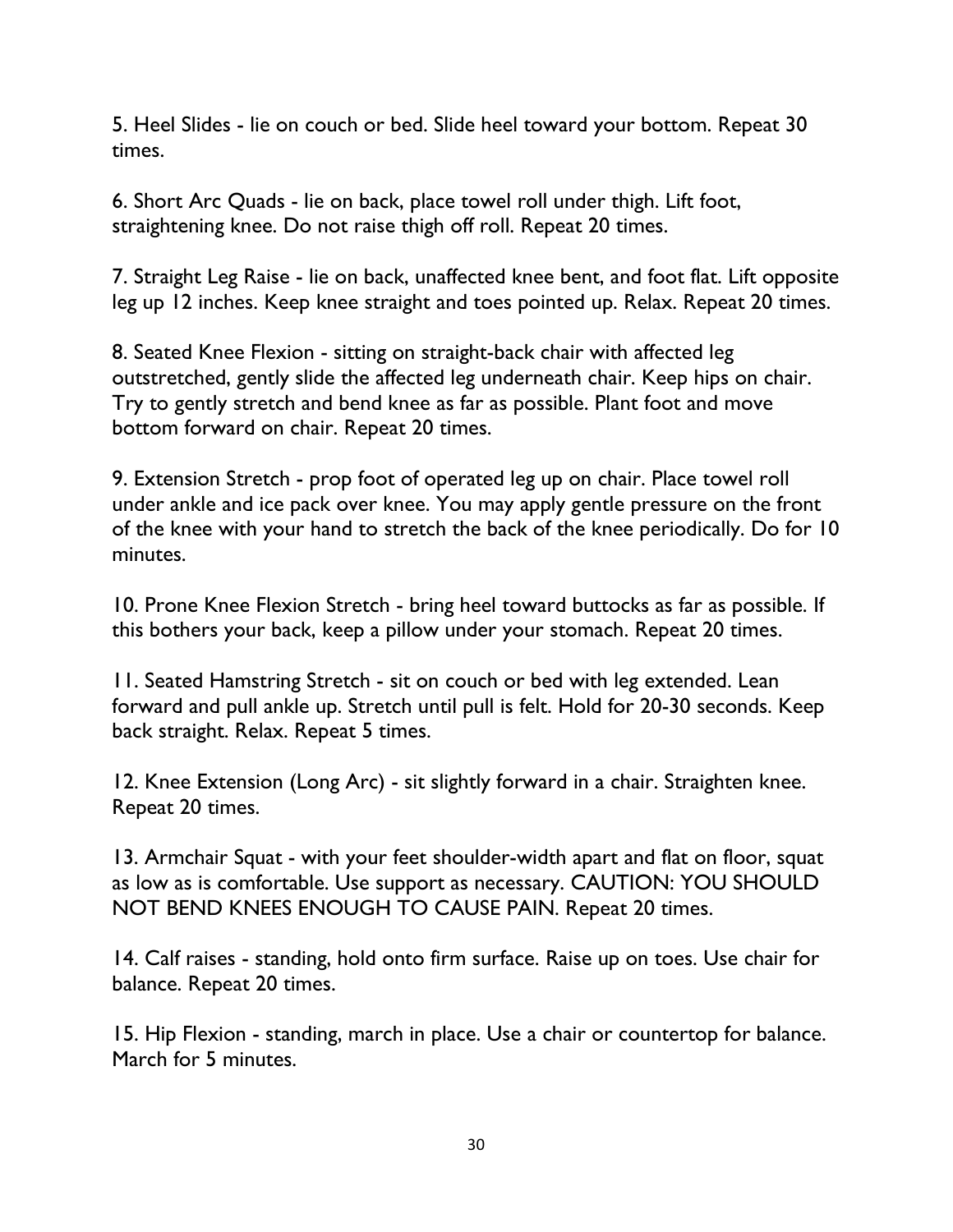16. Single Leg Step-Up - with foot of surgical leg on a step, straighten that leg. Return. Use step or book. Height of step will depend on your strength. Start low. You may also exercise good leg. Repeat 20 times.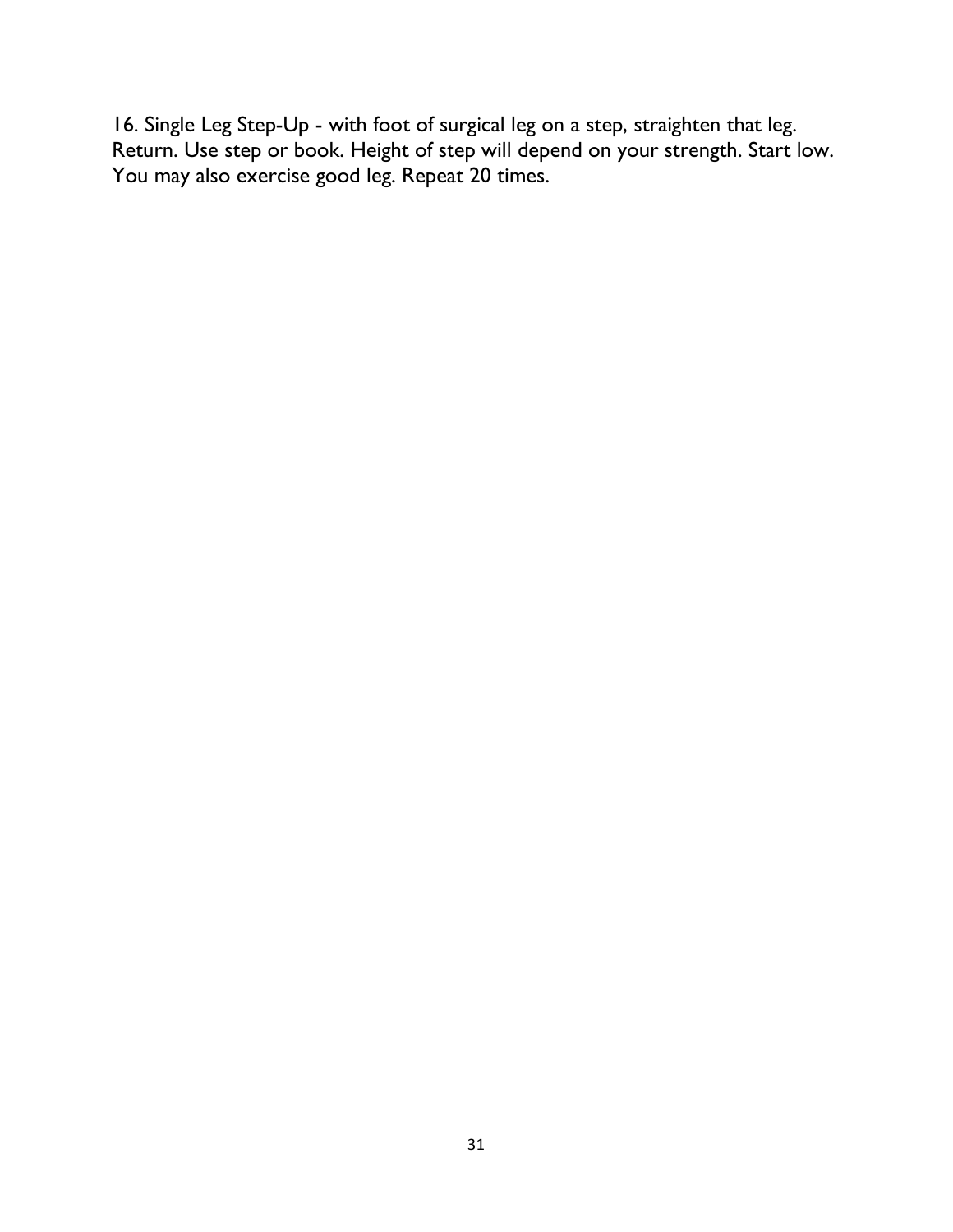### Living with your resurfaced knee

Your new joint components have resulted from many years of research, but like any device, its life span depends on how well you care for it. To ensure the health of your new knee you must take care of it for the rest of your life.

#### SPORTS AND ACTIVITIES

Your new joint is designed for activities of daily living and lower-impact sports. Walking, swimming and cycling are recommended once you feel comfortable. Aggressive sports, such as jogging or running, jumping, repeated climbing and heavy lifting may impair or compromise the function and long-term success of your joint, and therefore should be avoided.

#### **INFECTION**

Your joint components are made of metal, and the body considers them a foreign object. If you get a serious infection bacteria can gather around your components and your knee joint can become infected. If you become ill with an infection or high fever, you should be treated immediately, to avoid spread to your knee replacement.

#### SURGICAL PROCEDURES

If you're scheduled for any kind of surgery, no matter how minor, you must take antibiotics before the incision. Make sure your surgeon is aware that you have a joint replacement so the appropriate precautions can be taken. These antibiotics are typically given in your IV if performed in the operating room, and may include Ancef or Clindamycin. If your procedure is being done in the office, your dental prophylaxis antibiotic will suffice (usually either amoxicillin or clindamycin by mouth).

#### DENTAL WORK

You should take antibiotics before having any dental work completed, including routine cleanings. Bacteria present in the mouth can scatter throughout the bloodstream and accumulate around your knee. You must let your dentist know about your knee replacement. Most dentists will prescribe amoxicillin to take 1 hour before your appointment. Clindamycin is a substitute if you are allergic to amoxicillin. If your dentist fails to prescribe an antibiotic, please call our office at 828-322-5172 to obtain a prescription for antibiotics before scheduled dental appointments.

*The American Academy of Orthopaedic Surgeons states that you should take antibiotics before seeing your dentist for the rest of your life.*